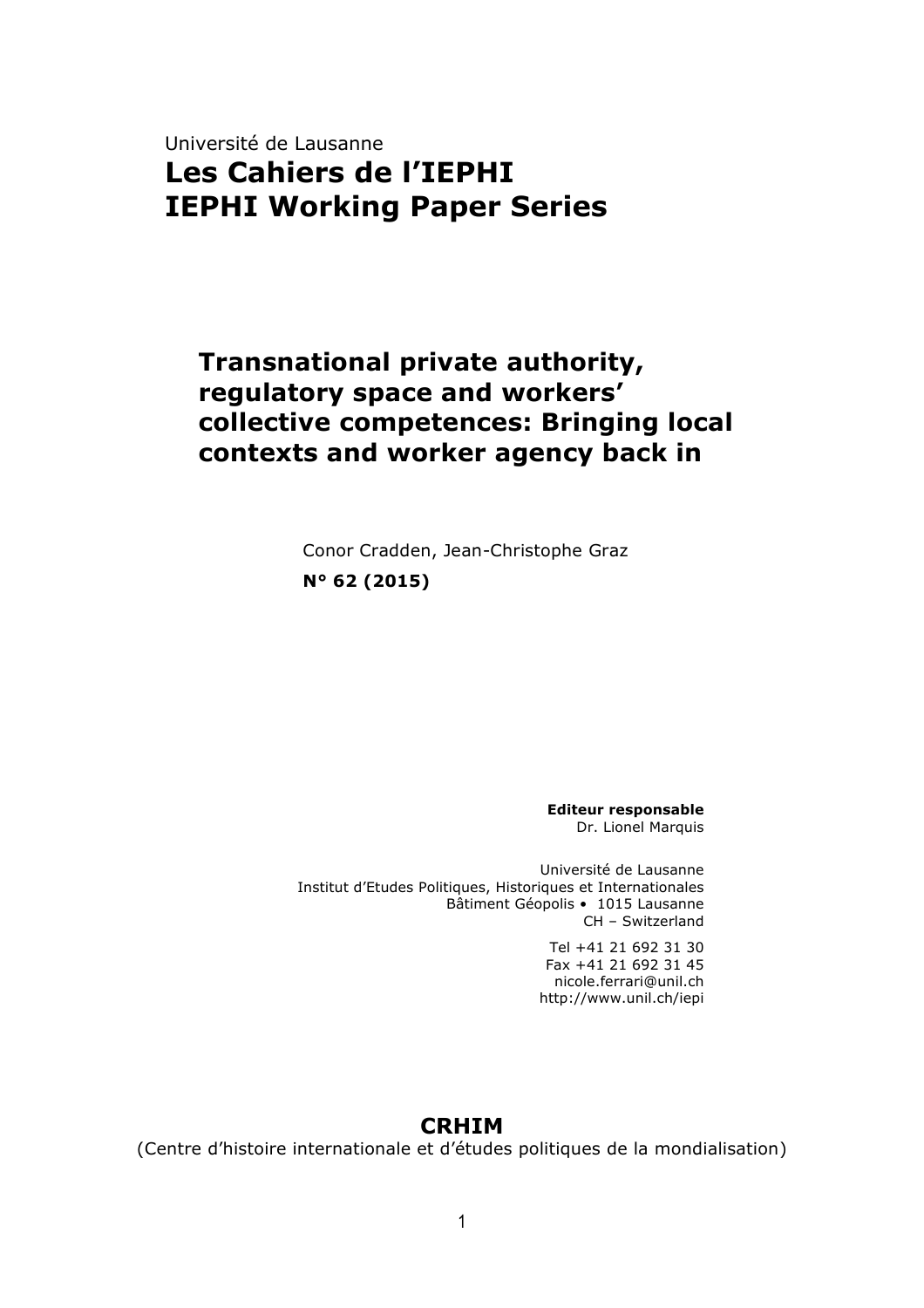La collection **Les Cahiers de l'IEPHI** vise à diffuser des travaux de chercheuses et chercheurs rattachés à l'Institut d'Etudes Politiques, Historiques et Internationales (IEPHI) de l'Université de Lausanne. Il peut s'agir de textes en prépublication, de communications scientifiques ou d'excellents mémoires d'étudiants. Ces travaux sont publiés sur la base d'une évaluation interne par deux membres de l'IEPI. Les opinions émises n'engagent cependant que la responsabilité de l'auteur•e.

**Les Cahiers de l'IEPHI** sont accessibles gratuitement sur www.unil.ch/iephi (suivre le lien « Publications »).

The **IEPHI Working Papers Series** is intended to promote the diffusion of work in progress, articles to be published and research findings by researchers of the Institute of Political, Historical and International Studies, University of Lausanne. The papers submitted are refereed by two members of the Institute. The opinions expressed are those of the author(s) only.

The **IEPHI Working Papers** are available free of charge at www.unil.ch/iephi (click on « Publications »).

© Connor Cradden, Jean-Christophe Graz

Layout : Nicole Ferrari

Couverture : Unicom, Université de Lausanne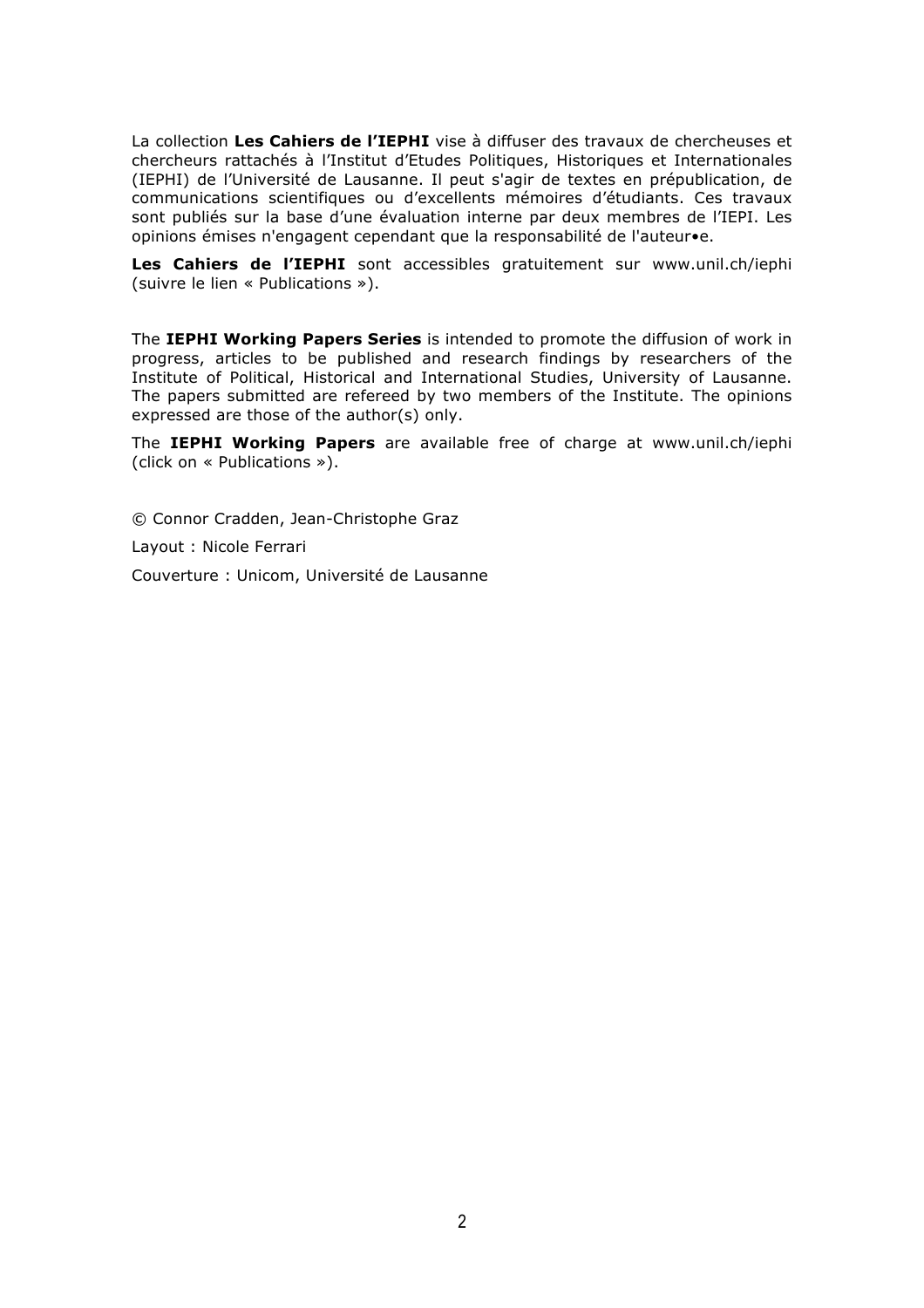# **Transnational private authority, regulatory space and workers' collective competences: Bringing local contexts and worker agency back in**

Connor Cradden<sup>1</sup> Jean-Christophe Graz<sup>2</sup> University of Lausanne, Institut d'études politiques, historiques et internationales

#### **Résumé**

L'influence de la régulation transnationale privée sur les normes du travail reste controversée. Bien que les études fournissent quelques preuves d'un effet positif sur les salaires, la santé au travail et la sécurité (outcome standards), la littérature donne peu de raison de penser que cette régulation puisse aussi avoir une influence sur la négociation collective et le dialogue social (process rights). Basée sur une recherche empirique menée en Afrique Sub-Saharienne, notre étude explore cette problématique en prenant au sérieux le contexte local ainsi que la capacité d'agir des travailleurs. Elle présente un cadre d'analyse qui met l'accent sur le potentiel des travailleurs d'agir collectivement dans l'espace régulatoire des relations industrielles. Alors que la régulation transnationale privée sur les normes du travail peut incidemment améliorer l'accès des travailleurs aux espaces de régulation ainsi que leurs capacités de réclamer l'inclusion des entreprises au sein de ces espaces, elle n'a que peu d'effet sur le poids des syndicats dans des processus d'échange politique et industriel.

Mots-clefs : régulation privée transnationale; International Finance Corporation; liberté syndicale & droits d'organisation et de négociation collective

#### **Abstract**

The impact of transnational private regulation on labour standards remains in dispute. While studies have provided some limited evidence of positive effects on 'outcome standards' such as wages or occupational health and safety, the literature gives little reason to believe that there has been any significant effect on 'process rights' relating primarily to collective workers' voice and social dialogue. This paper probes this assumption by bringing local contexts and worker agency more fully into the picture. It outlines an analytical framework that emphasizes workers' potential to act collectively for change in the regulatory space surrounding the employment relationship. It argues that while transnational private regulation on labour standards may marginally improve workers access to regulatory spaces and their capacity to require the inclusion of enterprises in them, it does little to increase union leverage. The findings are based on empirical research work conducted in Sub-Saharan Africa.

Keywords : transnational private regulation; International Finance Corporation; freedom of association & collective bargaining rights

<sup>1</sup> Responsable de recherche, Géopolis, Université de Lausanne, connor.cradden@unil.ch

<sup>2</sup> Professeur ordinaire, Géopolis, Université de Lausanne, Jean-Christophe.Graz@unil.ch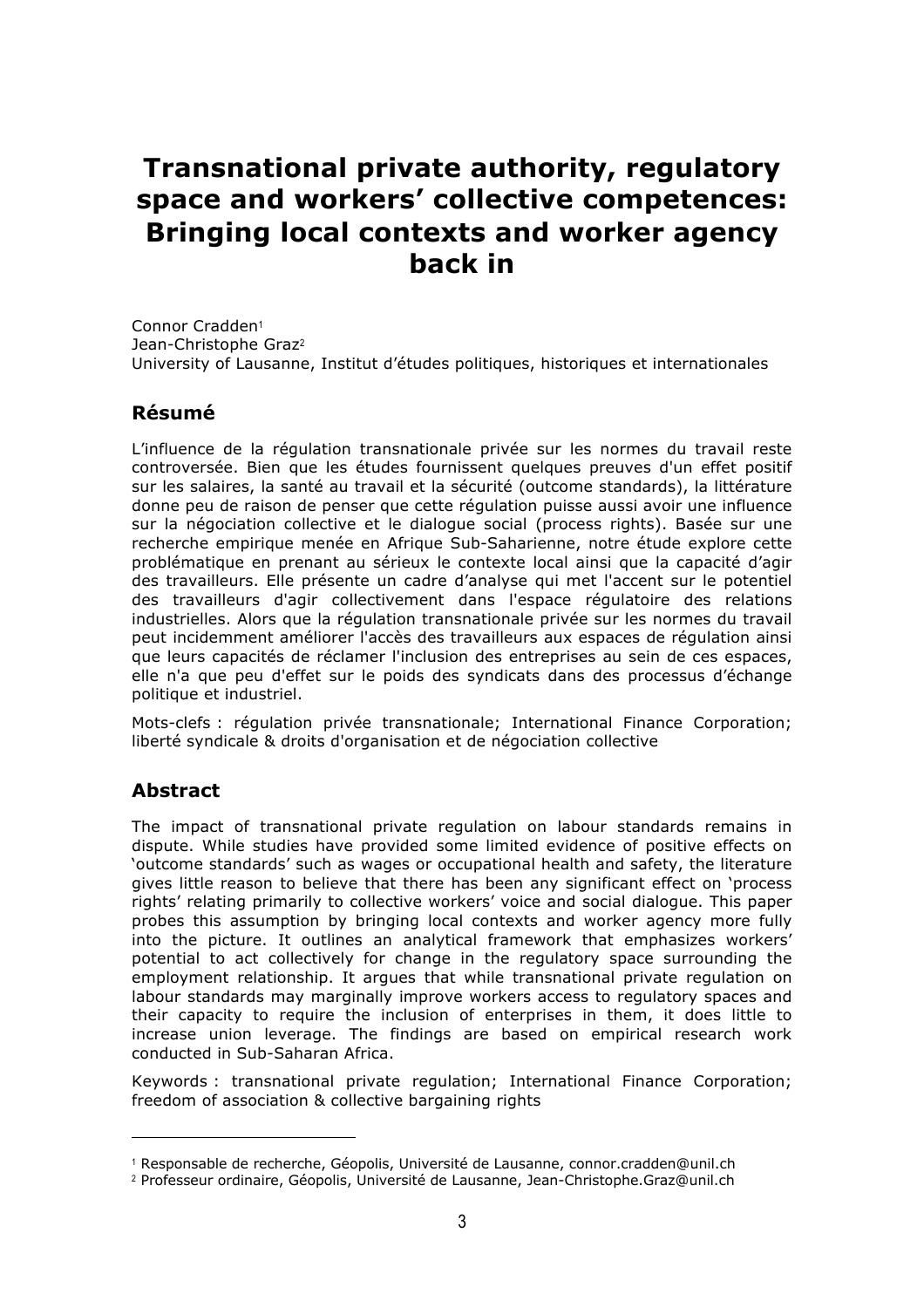# **Table des matières / Contents**

| <b>TRANSNATIONAL PRIVATE REGULATION: BRIDGING THE GLOBAL</b>     |  |
|------------------------------------------------------------------|--|
| FREEDOM OF ASSOCIATION AND COLLECTIVE BARGAINING RIGHTS          |  |
| <b>REGULATORY SPACE: BRINGING LOCAL CONTEXTS AND AGENCY BACK</b> |  |
| <b>WORKERS' COLLECTIVE COMPETENCES DURING THE BUJAGALI</b>       |  |
| <b>FURTHER WORKERS' COLLECTIVE COMPETENCES IN THE AFRICAN</b>    |  |
|                                                                  |  |
|                                                                  |  |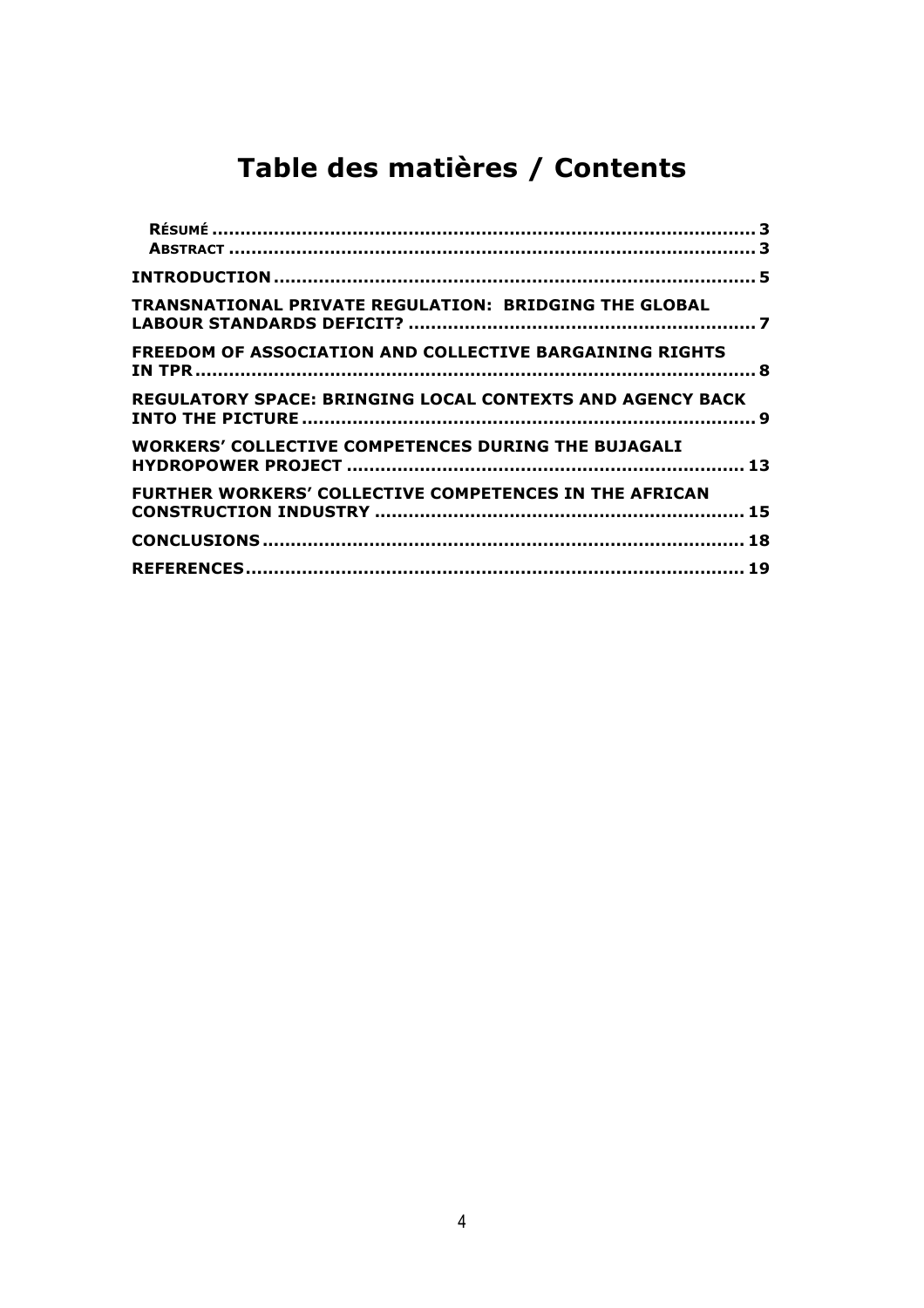#### **Introduction<sup>3</sup>**

This paper is one among a number of recent attempts by critical international relations scholars to develop a more integrated, sociologically informed approach to understanding the creation and transformation of world order (Albert and Buzan 2013; D'Aoust 2012; Kessler and Guillaume 2012; Lawson and Shilliam 2010). In order to tease out this sociological turn, we take up the pioneering reflections of scholars such as Cox (1987) and Harrod (1997) who brought production and social relations back into international relations. As Harrod argued, "If world orders start with production, which produces social forces, then globally dominant social forces would come from globally dominant production patterns. Thus the study of social forces requires the study of those fragmented areas which address the details of production relations" (1997, 109). This is what Harrod calls 'joining the two IRs', which is to say industrial relations and international relations, thereby creating "an international political economy which would be more than just a perception of some economists who had discovered power, or some Marxists automatically extending domestically derived concepts to the global plane" (1997, 110). Our focus in this paper, then, is on the social forces that shape daily socio-economic life and the degree to which those forces are affected by global material and intersubjective relations. It is from this standpoint that we assess the much-discussed question of the concrete impact of transnational private regulation (TPR) in the domain of labour standards, in particular freedom of association and collective bargaining rights, and the relation between TPR and local contexts of action.

The existing literature on private labour regulation distinguishes between substantive 'outcome standards', for example those relating to wages, occupational health and safety or hours of work, and 'process rights' relating primarily to collective worker voice and social dialogue. While studies of private regulation have provided some limited evidence of positive effects on outcome standards, the literature gives little reason to believe that TPR has significantly reinforced process rights (Anner, 2012; Barrientos and Smith, 2007; Egels-Zandén, 2007; Oka, 2009). This understanding relies on the assumption that workers' capacity to organize and take action in pursuit of improvements in wages and working conditions depends only on formal process rights relating to freedom of association and collective bargaining together with the associated compliance monitoring and enforcement procedures. Making such an assumption focuses too much attention on the technical content of regulation and the politics of its development at the transnational level. It ignores a wide range of potential connections and interactions between TPR and national regulation, informal political culture and practice and, most importantly, the existing capacity of workers' organizations to pursue their members' interests via legal, political and other institutional means.

In the attempt to bring local contexts and worker agency back into the picture, we draw upon Hancher and Moran's concept of 'regulatory space'. Hancher and Moran argue that regulation is always the outcome of competition and exchange between a range of different organizational players. As they put it, "Understanding economic

<sup>&</sup>lt;sup>3</sup> The authors thank the Swiss Network for International Studies for the funding of the 'Governance by Contract' project, of which this paper presents some preliminary results. For further information, please see: http://www.snis.ch/call-projects-2012\_3296\_governancecontract-impact-international-finance-corporations-social-conditi. We are also grateful for comments and suggestions made by the participants in the International Political Sociology working group of the Swiss Political Science Association annual conference, held in Berne in January 2014.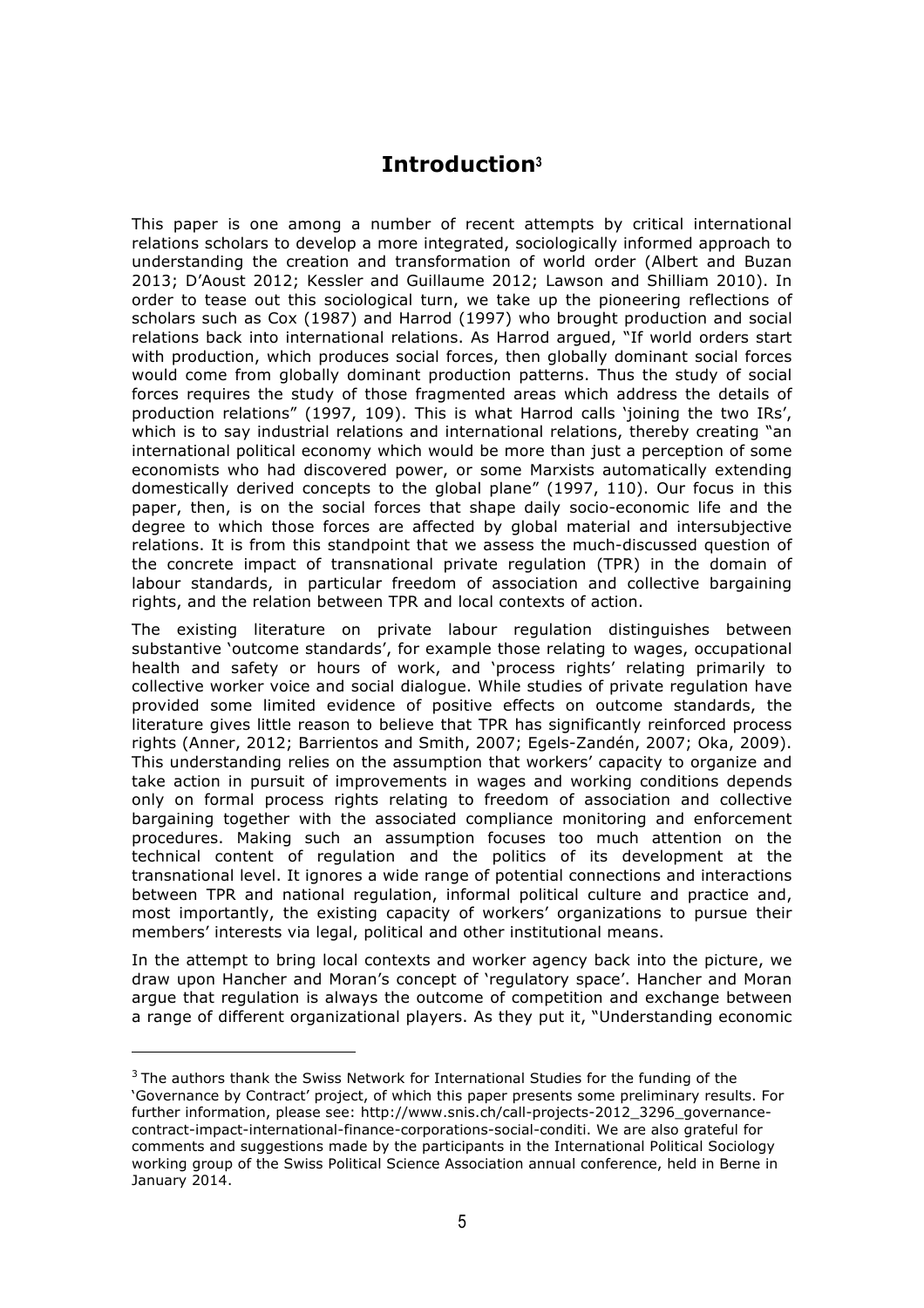regulation … involves understanding the terms under which organizations enter regulatory space, and defend their position within it. This is in turn heavily influenced by the prevailing general political attitudes and legal traditions existing in any community to the place of organized interests in the policy process" (1989, 278). Our analytical framework builds upon the authors' emphasis (a) on who are the participants in regulatory processes and (b) on the 'play of power', i.e. the resources and capacities that participants are able to, and may legitimately, mobilise within the regulatory space. We thus conceive workers' potential to act in terms of their 'collective competences', defined as means to act collectively for change in the regulatory space surrounding the employment relationship. Collective competences give workers an ability to pursue improvements in pay and working conditions by constituting themselves as a collective actor with the capacity to participate in and influence the outcomes of regulatory processes. We outline an analytic framework in which the impact of TPR schemes is assessed according to their effect on the legitimate use and limits of three distinct collective competences called access, inclusion and leverage.

This paper draws on two pieces of qualitative research. The first is a case study of an application of one particular TPR scheme, the International Finance Corporation's 'performance standards' system. This study concerns the Bujagali hydropower project in Uganda and is based on online data published by the IFC and interviews held in Uganda and Switzerland between July and November 2013. The second piece of research presented in the paper is a shorter report of participant observation<sup>4</sup> during a three-day meeting of officers of African construction industry trade unions. The participant observation, which also included several individual interviews with trade union officers, focused on trade union experiences with private regulation in general. Together, these two pieces of research suggest that while the process rights relating to freedom of association and collective bargaining included in TPR schemes cannot be written off as meaningless, TPR is only likely to have any real impact where workers' organizations already have the capacity and resources to pursue the interests of their members independently. In terms of collective competences, we show that while TPR may improve workers access to regulatory spaces and their capacity to require the inclusion of enterprises in them, it does little to increase union leverage.

What follows is divided into six sections. In sections one and two we discuss the literature on transnational private regulation and, more specifically, research that considers whether TPR may be an effective means of improving labour standards in the most weakly-regulated parts of global production networks. Having recognised the importance of distinguishing between outcome standards and process rights, we ask why the widespread inclusion of the process rights of freedom of association and collective bargaining in TPR schemes appears to have had little or no effect on the capacity of workers' organizations to challenge unilateral management authority in setting the terms and conditions of the employment relationship. In section three, we argue that explaining this phenomenon demands that we take into consideration the local regulatory context and of the capacities and resources of local actors. We introduce the concepts of regulatory space and workers collective competences in order to present an analytical framework that brings local contexts and worker agency back in the study of private labour standards. In sections four and five we present our case studies, showing how TPR may grant workers' organizations access to participation in regulatory processes, how it may enable

-

<sup>4</sup> This is not intended here in the anthropological sense of the observation of the behaviour and interaction of the individuals involved, but simply to indicate that one of the authors played an active role in the meeting, presenting a research project and participating in discussions as well as conducting interviews.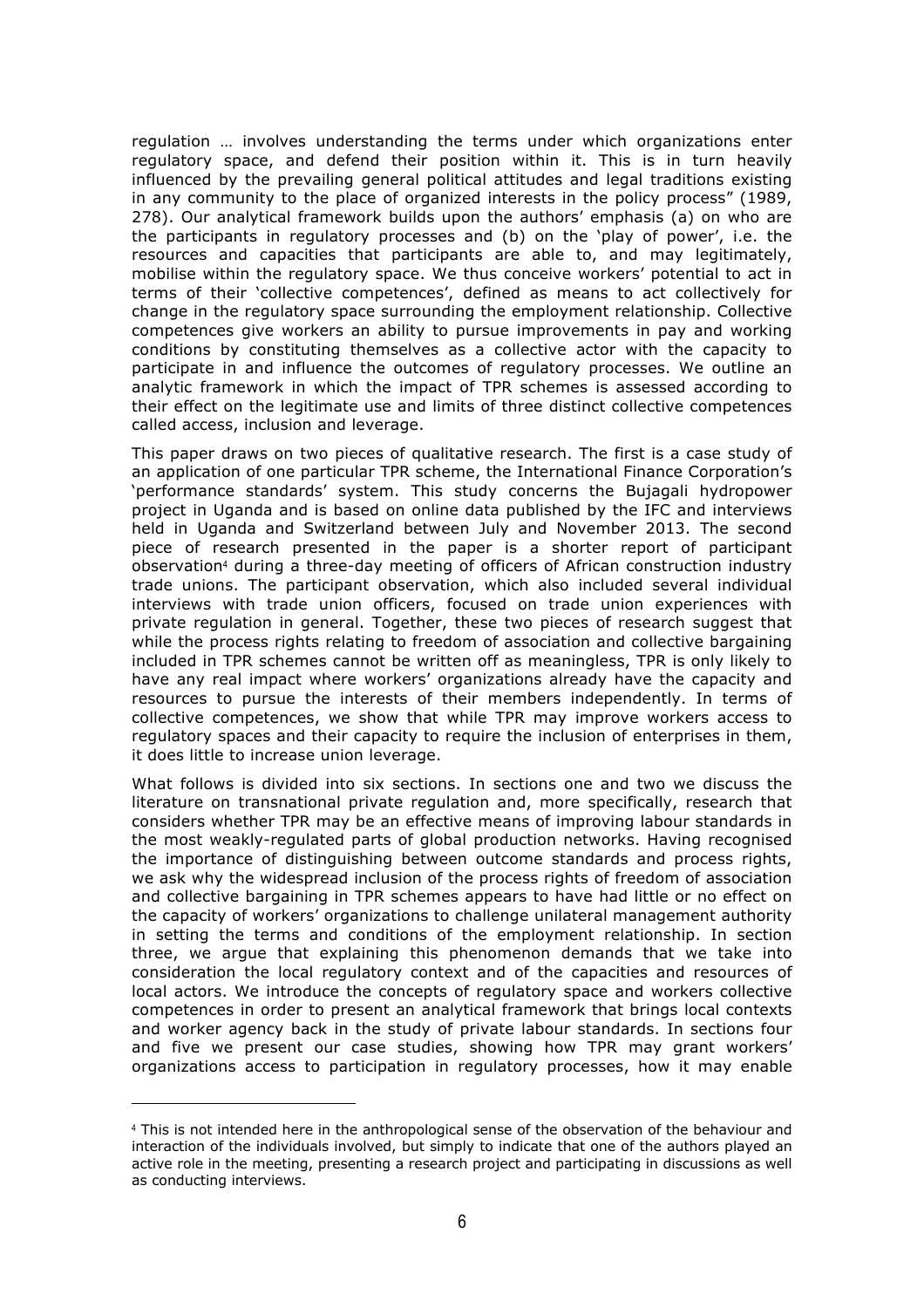them to demand the inclusion of employers in regulatory processes and how it may provide them with some additional leverage in the pursuit of members' interests. Finally, in section 6 we draw some conclusions.

#### **Transnational private regulation: bridging the global labour standards deficit?**

The existing system of formal intergovernmental social and environmental governance was built on the assumption that national governments have strong incentives to enact and adequately enforce legislation that conforms with norms established via intergovernmental negotiation and enshrined in treaties and international organizations. However, scholars in international relations, comparative and global political economy share the assumption that theories of the international system, the state and the global economy have been put in question by the process of globalization. As Vogel (2009) points out, globalization has primarily to do with the structure of the real economy: the locus of manufacturing has shifted from developed to developing countries; and the production and supply networks of global firms increasingly transcend national boundaries. Introducing a comprehensive volume on the international political economy of production, van der Pijl (van der Pijl 2015) puts it straightforwardly: globalization has resulted in a "world map of productive and other paid work that shows a functional differentiation between cadre functions […] concentrated in the West as mental labour; whereas productive activity as manual labour has a much greater weight in Asia and Latin America, both developed and underdeveloped". Even the most powerful states have only limited capacity to effectively regulate the activities of transnational corporations and supply networks. Less powerful states are all the more restricted in imposing rules on economic actors, whether domestic or foreign. A perception has therefore emerged that there is "a structural imbalance between the size and power of global firms and markets and the capacity and/or willingness of governments to adequately regulate them" (Vogel 2009, 73) and that "governments alone cannot solve all problems of transnational economic regulation" (Graz and Nölke 2008, 3). Hale and Held put the point even more emphatically: "The traditional tools of interstate cooperation – intergovernmental organizations and treaties – have … proven inadequate" in the face of globalization and rapidly increasing interdependence (2011, 3).

The existence of such a 'governance deficit' (Newell 2001) has been used as a means to explain the emergence of a range of new forms of transnational 'civil', 'non-state' or simply 'private' regulation. For convenience we will refer to these forms of regulation as transnational private regulation or TPR. Analyses identify various types. Suffice here to call to mind that the most important are investment and contract conditionality, supply chain codes of conduct, multi-stakeholder sustainability standards and industry self-regulation codes. The first three of these operate in the same way, demanding certifiable conformity with a set of rules and standards in return for some kind of market incentive, be it finance, export contracts or access to premium-price markets. They also offer the less tangible incentive of improved corporate reputation, something shared by industry selfregulation codes. Industry codes differ from other types of private regulation, however, in that they rarely possess any kind of compliance monitoring and evaluation system and offer no measurable financial or market access incentive.

Regardless of their sectoral focus, which may be anything from fish farming to the mining of precious stones, and their principal regulatory emphasis, which can include social objectives like the elimination of child labour, environmental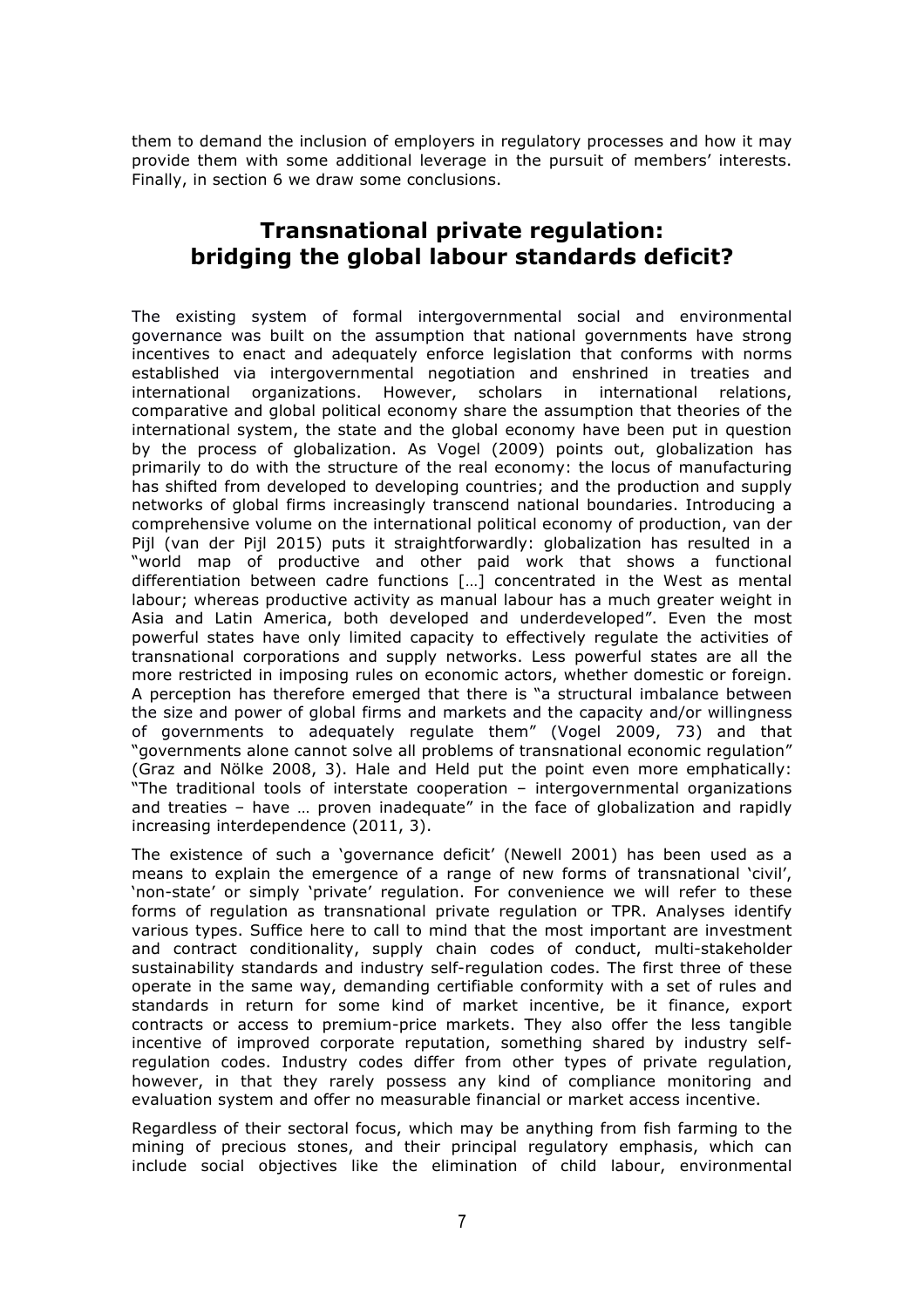objectives like the prevention of pollution or some combination of both, a large majority of TPR schemes include work and labour rights conditions.<sup>5</sup> A great deal of research and analysis now exists on this topic and there is a correspondingly wide range of opinions as to the effectiveness and scalability of these privatised and semi-privatised alternatives to the more established forms of public transnational labour standards regulation (see for example Brudney 2012; Bulut and Lane 2011; Anner 2012; Schrank 2013; Diller 1999; O'Rourke 2003; Stevis 2010; Locke, Rissing, and Pal 2012).

The literature on labour standards makes a clear distinction between the kind of labour standards that establish substantive minimum conditions of work, and freedom of association and collective bargaining rights. This latter pair of rights are either treated as regulatory topics that merit separate evaluation (Caraway 2006; Brudney 2012; Chan 2013; Anner 2012) or the argument is made that properly nuanced assessments of the effectiveness of private labour standards regulation demand that a distinction be drawn between substantive *outcome standards* and procedural or *process rights* (Anner 2012; Barrientos and Smith 2007; Egels-Zandén and Merk 2013). While the former category includes rules that specify pay, holiday entitlement, benefits in kind, the provision of safety equipment etc., the latter encompasses rules that provide workers with rights to voice and participation in the organizational and supra-organizational processes by which outcome standards are set and compliance with them is reviewed.

#### **Freedom of association and collective bargaining rights in TPR**

The widespread inclusion of freedom of association and collective bargaining rights in private regulation systems appears at first sight to sit uneasily with the neoliberal approaches to the economy and industrial organization that have dominated public policy for most of the last 30 years. One of the major effects of these approaches has been the routine exclusion of workers' organizations from regulatory processes on the grounds that they introduce inappropriate 'political' motives into what ought to be purely technical approaches to decision-making. Workers' organizations are frequently perceived as illegitimate third parties to what should be a direct market relationship between employers and individual workers. The influence of neoliberal policy has been particularly strong in international governance. The belief that individual and collective labour rights represent a brake on economic development persisted within the international financial institutions until at least the early 2000s, giving rise to approaches to aid and investment conditionality that significantly limited the capacity of workers and worker' organizations to participate in the regulation of the labour market and the employment relationship (Hagen 2003; Caraway 2006; ITUC 2011; Bakvis and McCoy 2008).

The inclusion of freedom of association and collective bargaining rights in private regulation that major corporations voluntarily choose to respect has been encouraged by two factors. The first of these has been the successful 'repackaging' of certain of the International Labour Organization's conventions in the shape of the 1998 Declaration on Fundamental Principles and Rights at Work. The Declaration

<sup>5</sup> Systematic information on TPR is difficult to find, particularly information about supply chain codes of conduct, but of the 124 voluntary standards systems listed on the International Trade Centre's 'Standards Map' database, 77 list 'Work and Labour rights' as a main social sustainability theme. See www.standardsmap.org.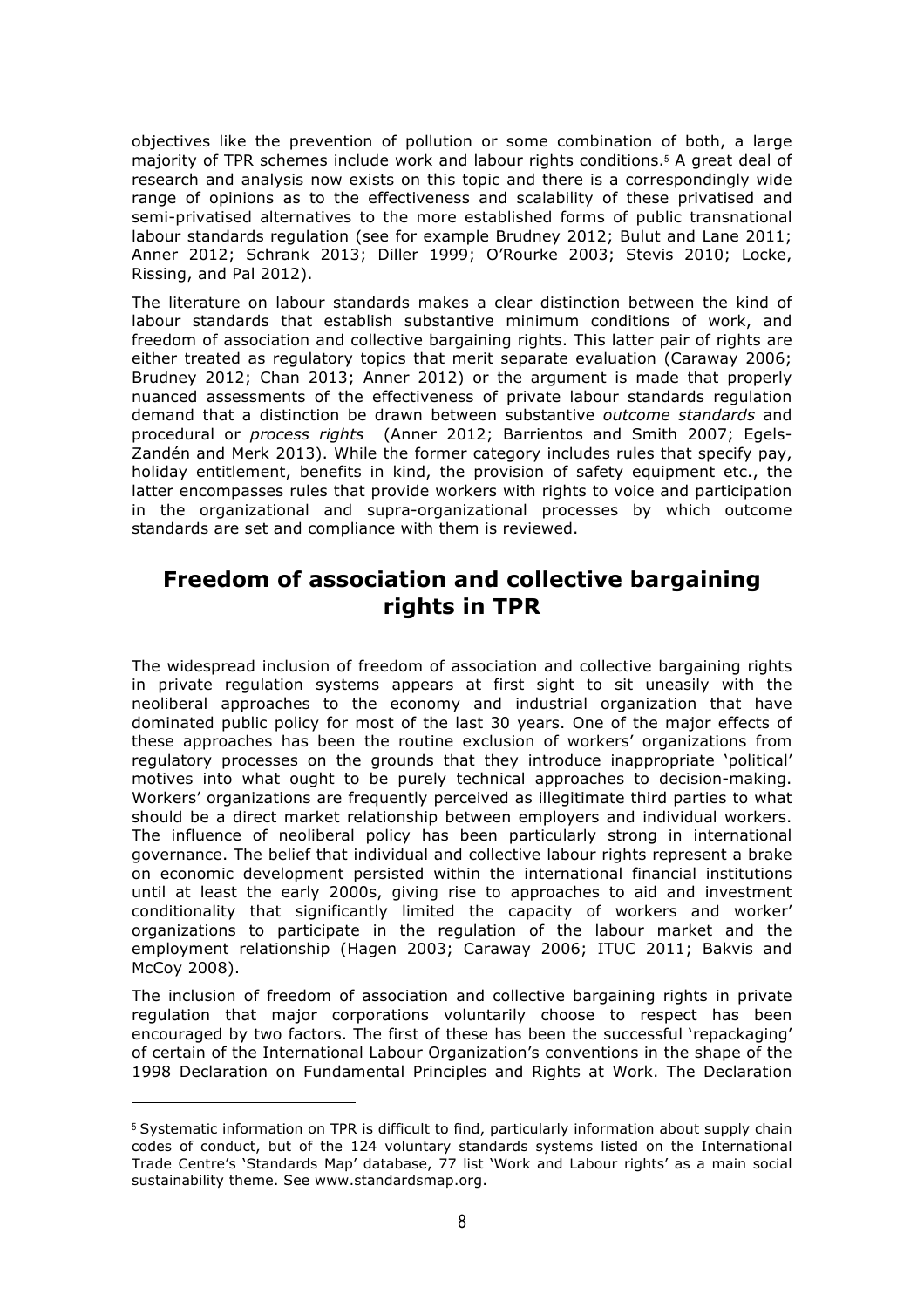identified four principles defining a universal minimum acceptable standard for working relationships, together with two 'core' conventions by which each of these principles was to be put into practice. In first place on the list of fundamental principles and rights is freedom of association and the effective recognition of the right to collective bargaining. The others are the rather more media-friendly elimination of forced labour, abolition of child labour and elimination of discrimination at work. In packaging these principles together and declaring that all member states were obliged to put them into practice regardless of whether they had ratified the associated conventions, the ILO produced a short set of simple and universally applicable norms that had the stamp of approval not only of almost every government in the world (only around 10 states are not members of the ILO) but also of trade unions and employers' representatives. From the moment the Declaration was agreed it became much more difficult to cherry-pick among the conventions for a comfortable or convenient set of norms and openly arguing against freedom of association and collective bargaining became considerably more difficult.

The second factor has been the gradually increasing emphasis on a weaker understanding of freedom of association, based on the individual negative right to associate, at the expense of the positive collective right to be heard and to participate in the regulation of the employment relationship (Caraway 2006). It is a relatively straightforward matter for an employer to avoid active deterrence of union membership or union activity among its workforce. By contrast, many employers are unwilling to "face the perceived loss of control over the cost structure and operation of their supply chain as a result of strikes and pressures to increase wages and benefits via the mechanism of collective bargaining" (Anner 2012, 612). In the context of evolving TPR, the meaning of freedom of association has arguably narrowed to exclude those aspects that potentially put into question the right of managers to make unilateral decisions about the terms and conditions of work.

These two factors may explain why freedom of association provisions are included in private regulation at the same time as possessing what Brudney calls "a subtly disfavoured status" within it (2012, 57). It may be the case that the process rights typically included in private regulation systems are interpreted and applied in such a way that while they increase workers ability to gain access to regulatory processes or to insist on the inclusion of employers in joint regulation, they do little to enhance collective worker leverage. As Anner puts it, "corporations will favour programs that enhance their legitimacy but do not hamper their control (Anner 2012, 633). According to Barrientos and Smith, "buyers and retailers prioritise commercial imperatives and take a technocratic approach to code compliance which does little to challenge embedded social relations or business practices that undermine labour standards in global production systems" (Barrientos and Smith 2007, 727).

#### **Regulatory space: Bringing local contexts and agency back into the picture**

While Anner and Barrientos and Smith are undoubtedly right to emphasise the technical details of regulation and the attitude of corporations to its enforcement, thinking of TPR merely in terms of the way the rules are drawn helps us neither to understand the impact that it does have nor to predict that which it could potentially have in different circumstances. In this particular domain, Bartley has stressed that approaches that emphasise the technical aspects of regulation imply that "making transnational standards effective is merely a matter of getting the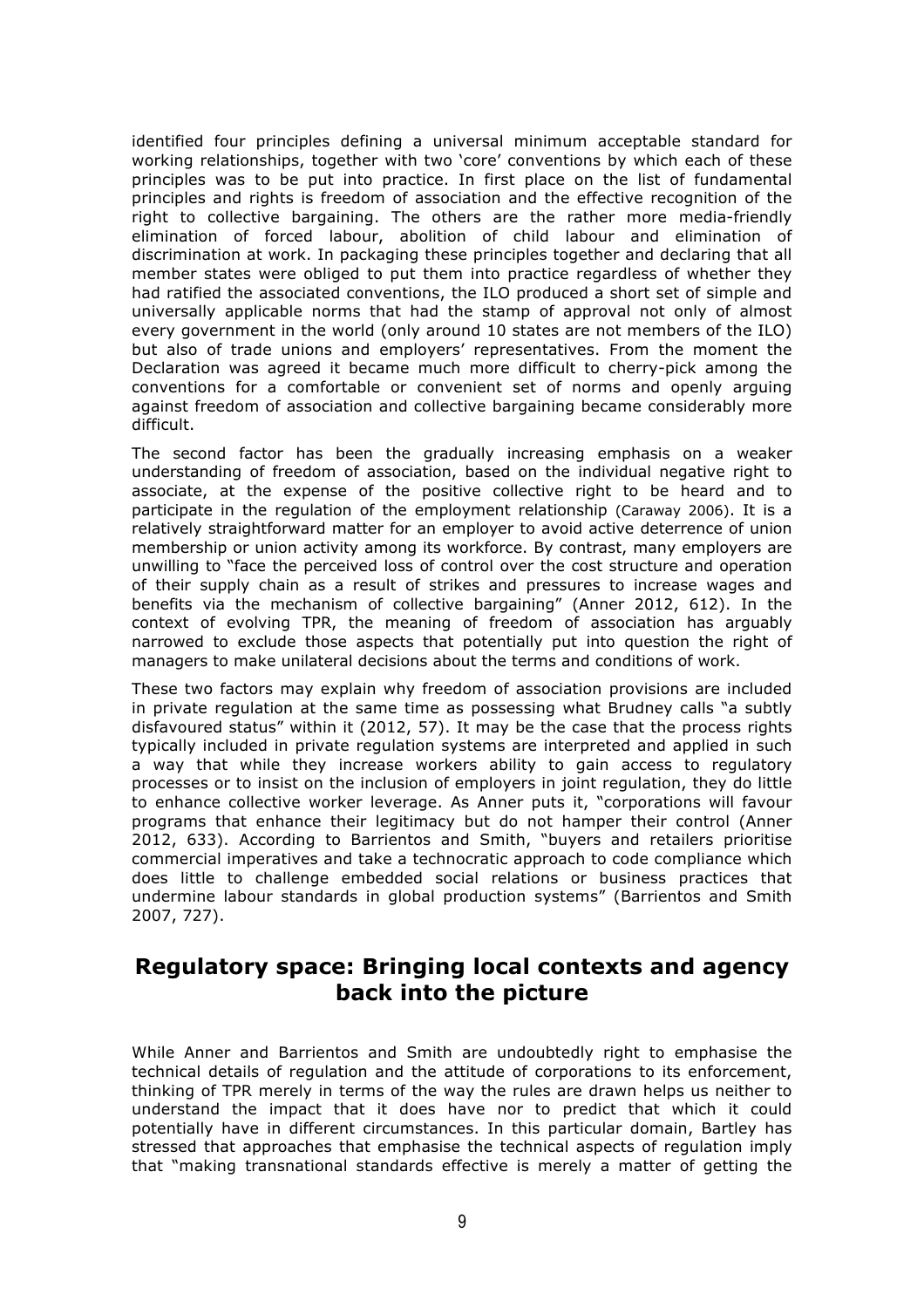rules and incentives right (especially for participating firms). In addition, it is typically presumed that implementation in one place is essentially the same as in another. Lost in this formulation is a rich conception of social context – in particular, a sense of the deeply political character of the standards being discussed or the locally situated and socially constructed character of compliance" (2011, 522). Perhaps most importantly, technical approaches ignore the agency of local actors, leading to what Wells characterises as a "misunderstanding of the significance of the roles that Southern workers and their local allies play in promoting labour standards improvements at the point of production." (2009, 568). Just as the return of the state in global governance has recently been scrutinised in terms of concrete practices that reconstitute the public character of new actors and processes, the impact of TPR on labour standards should be assessed from the perspective of their socially constructed and historically specific nature (Best and Ghecìu 2014, 25).

The concept of 'regulatory space' forged by Hancher and Moran (1989) is one means of getting past the focus on the detail of regulation and its development and to introduce an appropriate emphasis on agency and on historical and contextual factors. For Hancher and Moran, the critical task is to understand the nature of the common regulatory space: "the rules of admission, the relations between occupants, and the variations introduced by differences in markets and issue arenas" (1998, 153). For our purposes, this means attempting to understand how transnational private regulation affects the local or national space surrounding the regulation of the individual and collective aspects of the employment relationship. Hancher and Moran draw our attention to two implications of the concept of regulatory space. First, it demands that we examine the 'play of power': the outcomes of struggles between players competing for advantage within the regulatory arena, the resources used in those struggles and the distribution of resources between different players (1998, 154). Second, and more importantly, the idea of a defined space within which regulation is made "encourages us not only to examine relations between those who enjoy inclusion, but also to examine the characteristics of the excluded" (1998, 154), together with the circumstances under which they might be able to enter the regulatory space and defend a position within it.

With respect to labour standards, the relevant regulatory space encompasses the processes by which the terms and conditions of the employment relationship are set. The outputs of regulatory space are therefore precisely the same kind of *outcome standards* that are established in TPR, which is to say standards that define the acceptable level of material reward for different types of work and the concrete, measurable aspects of the physical and relational context in which it takes place. While there is obviously a significant governmental input to employment regulation of this kind in the shape of the legal framework for employment including, for example, legislation on employment contracts, health and safety requirements, holidays, sick pay, discrimination and so forth, we are concerned here with regulatory processes that occur downstream from the establishment of public legal frameworks. The regulatory space surrounding the employment relationship is that within which the detail of the terms and conditions of *specific* employment contracts in *specific* businesses is determined. There are two principal possibilities that arise. Either the regulatory space exists at the enterprise level and involves the owners, managers and workers of the single business as well as any trade unions recognised by the business; or it exists above the enterprise level, regulating employment across a range of different businesses in the same region or – more frequently – industrial sector. In this second case the participants in the regulatory space are the owners and managers of multiple businesses, their representative organizations and one or more trades unions, again with members in multiple businesses.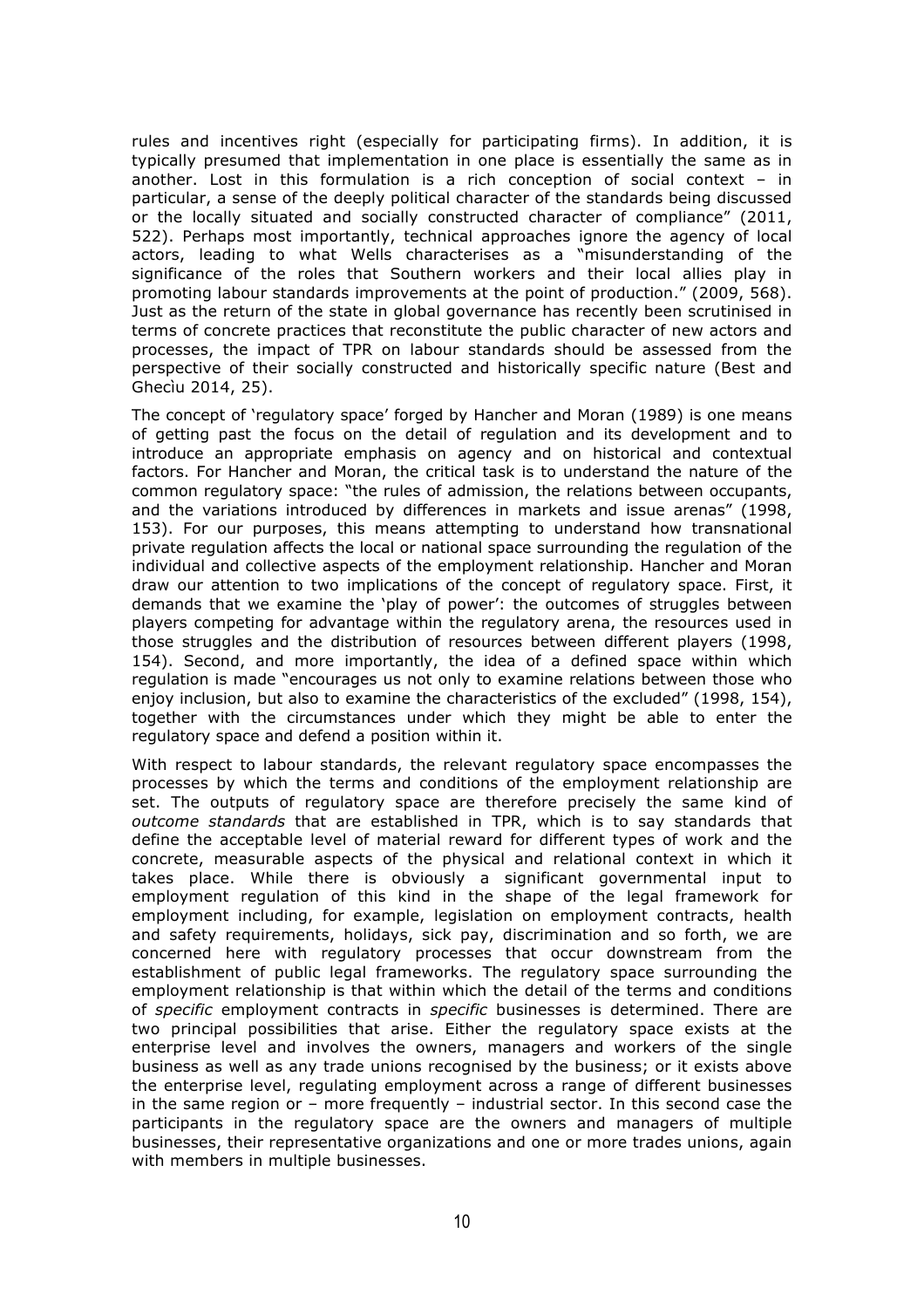While outcome standards represent the outputs of regulatory space, the processes and interactions by which those outputs are agreed depend on *process rights*. Again, this is intended in precisely the same sense as the term is used with respect to TPR. Process rights define who is permitted but also who is required to participate in job regulation, together with the formal 'rules of the game' applying to participants. From a workers' perspective, process rights are of critical importance because they are a key element in the constitution of 'collective competences', defined as means to act collectively for change in the regulatory space surrounding the employment relationship. They give workers the capacity to act collectively in order to improve their wages and terms and conditions of work by participating in the regulatory space surrounding the employment relationship.

The first of the competences that process rights may guarantee or underpin is workers' organizations' ability to gain *access* to regulatory space. Access is simply the ability to exist as a collective actor able to participate in regulatory processes. As such it will be affected by rights to form unions, to recruit workers, and to be recognised by employers as the legitimate representative of workers for bargaining purposes. Process rights in this area may also indirectly affect intersubjective perceptions of the respective roles and prerogatives of workers and employers, for example enhancing the perceived legitimacy and reasonableness of independent worker organization.

The second collective competence is *inclusion*. Although it is similar to access in that it is used to bring employers and workers' organizations into relation with each other within the same regulatory space, it is different in that it involves workers' organizations pulling enterprises into *existing* regulatory processes to which workers have already gained access. Inclusion is a competence of workers' organizations that already have the capacity and resources to act in certain regulatory contexts, in particular sectoral level bargaining. It refers to the ability of these organizations to insist that enterprises participate in a particular, existing regulatory space rather than remaining outside it in the attempt to maintain unilateral control over workers' terms and conditions of employment. Process rights affecting inclusion may include obligations on employers to join employers' organizations, to participate in bargaining, particularly at the sectoral level, or to apply the terms and conditions agreed in such processes. Again, formal process rights may also have an effect via their contribution to the emergence of informal norms applying to corporate behaviour, in this case the obligation to participate in existing industrial relations processes and institutions.

The third collective competence is *leverage*. Leverage refers both to workers' capacity to win arguments and to their ability to apply power within regulatory space. Processes of employment regulation are not simply power games. Rather, they involve a mix of technical and normative argument on the one hand and political and industrial pressure on the other (Cradden 2014). Leverage therefore depends on the technical capacity to construct plausible proposals and to make effective arguments in favour of them, together with the ability to force other participants to reach an agreement if required. The relevant process rights will include those that specify the circumstances under which industrial action is permissible, the types of action that may be taken, the procedural steps that have to be taken before action can go ahead, any requirements for conciliation or arbitration, the rights of employers to hire new labour to replace strikers etc. They may also include rules about the relationship between trade unions and political parties, formal participation rights for unions and employers in government policymaking and so on. Perhaps even more than access and inclusion, leverage depends not only on formally codified rights but also on informal norms and expectations about conditions under which using power to constrain employer choices and what represents a reasonable package of pay and working conditions. Outcome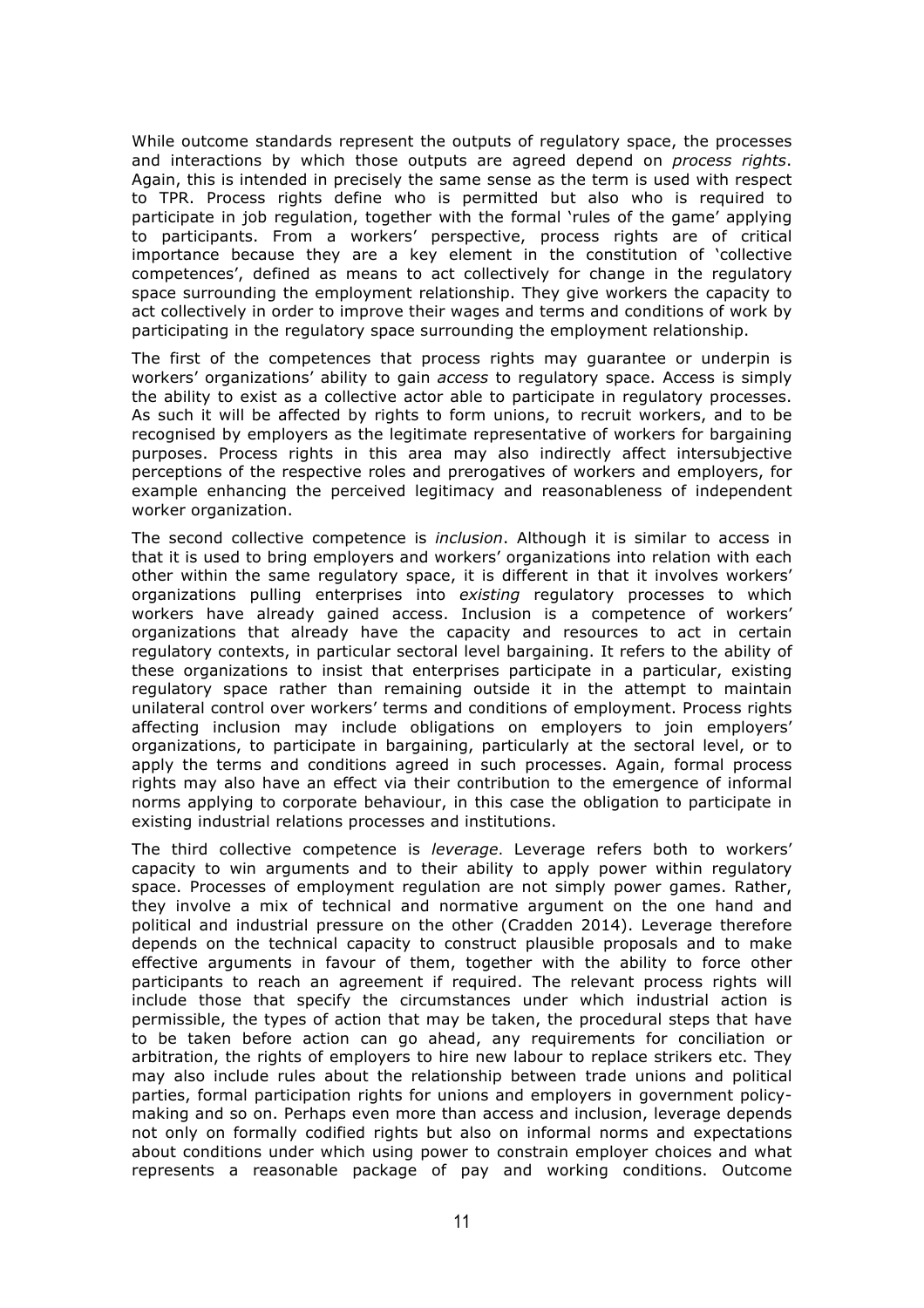standards may thus also be relevant to union leverage, as principles set out in industry codes, multistakeholder certification standards and investment conditionality will in many cases have an a priori legitimacy within the regulation game. Any non-compliance with these principles can be used as leverage in the hands of workers' organizations.

Having defined workers' capacity to pursue improvements in their own wages and terms and conditions in terms of collective competences, we can see that TPR may have an impact on that capacity in two ways. First, it may introduce new process rights or reinforce those that already exist by adding a market incentive for compliance. Second, it may contribute to change in intersubjective perceptions of acceptable corporate behaviour, of the legitimate scope of trade union action and employer reaction, and of what count as decent conditions of employment.

Figure 1 summarizes this analytical framework, showing the relationship between process and outcome standards in TPR and transformations of regulatory space. The principal result of the play of power in regulatory space is agreed outcome standards. Process rights determine who is entitled to participate in regulatory space and their capacity to act within it by defining collective competences or altering these to the extent that they already exist. Access is a competence that is exercised partially outside regulatory space, but which allows workers to enter and participate. Inclusion and leverage are exercised within regulatory space. Transnational private regulation affects both process rights and outcome standards, either setting new standards or altering existing norms and conventions. Change in process rights due to TPR may affect all three collective competences, but change in outcome standards will affect only leverage. The following case studies present some findings on the interplay between process rights granted by labour standards included in TPR and those three collective competences.



*Figure 1: Transnational private regulation, workers' collective competences & employment regulation*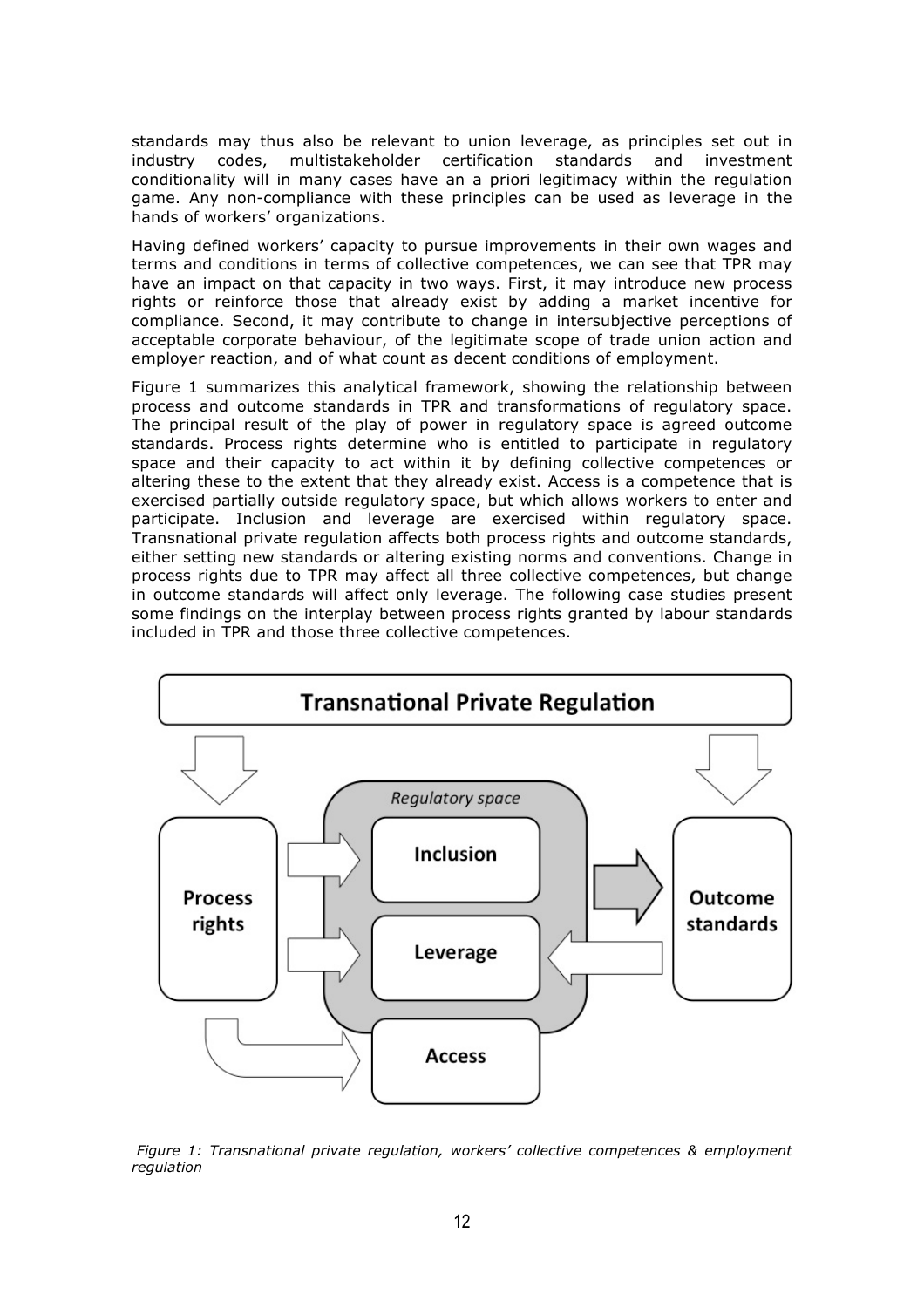#### **Workers' collective competences during the Bujagali hydropower project**

The Bujagali hydropower project is one case in which the application of TPR had a clear impact on the ability of a trade union to gain access to a regulatory space surrounding employment relationships at the enterprise level. In what follows we will briefly discuss the TPR scheme in question, the actors involved, and how the capacity of the union to participate in employment regulation during this major construction project was affected by the process rights contained within the private regulation scheme.

The IFC is the World Bank's private sector lending and investment arm. It is a major player in development finance, accounting for approximately one third of all finance provided to private enterprises in the developing world by development finance institutions, with a total of US\$148 billion invested in 4372 enterprises (International Finance Corporation 2011). Although as part of the World Bank Group the IFC is a public intergovernmental organization, it operates on a commercial basis, competing for investment and loan business with other national and international financial institutions. Since 2006, the IFC has required its clients to comply with a series of 8 'performance standards' (commonly known as PS1 to PS8) designed to ensure that IFC clients operate in a socially and environmentally sustainable way. Compliance with the performance standards is a obligation written into loan and investment contracts. In principle, an enterprise's failure to comply with the performance standards will lead to the withdrawal of the IFC's loan or investment. Performance standard 2 on labour and working conditions contains a section on workers' organizations:

"In countries where national law recognizes workers' rights to form and to join workers' organizations of their choosing without interference and to bargain collectively, the client will comply with national law…

[W]here national law is silent, the client will not discourage workers from forming or joining workers' organizations of their choosing or from bargaining collectively, and will not discriminate or retaliate against workers who participate, or seek to participate, in such organizations and bargain collectively. Clients will engage with such worker representatives."

The IFC was part of a consortium of public agencies and private investors that, starting in 2006, provided funding for the Bujagali hydropower project. The project involved the construction of a hydroelectric power station on the Victoria Nile river about 80 kilometres east of Kampala in Uganda. The beneficiary of the funding was an enterprise called Bujagali Energy Limited which had won a thirty-year concession to build and operate the plant from the Ugandan national electricity company. The IFC's investment of US\$130m represented around 17.5% of the total cost of the plant. At its peak, the construction project employed some 4000 workers.

The project quickly attracted the attention of the Uganda Building Workers Union (UBWU), a trade union that organizes construction and allied workers throughout Uganda with membership of around 2500. The UBWU is affiliated to the Building and Woodworkers International Union (BWI), the global federation of trade unions organizing workers in the construction and wood and forestry sectors.

Since the late 1990s, BWI has been working for the inclusion of labour standards clauses in public contracts, including contracts issued by international financial institutions like the multilateral and regional development banks. When the performance standards system was introduced in 2006, the BWI saw the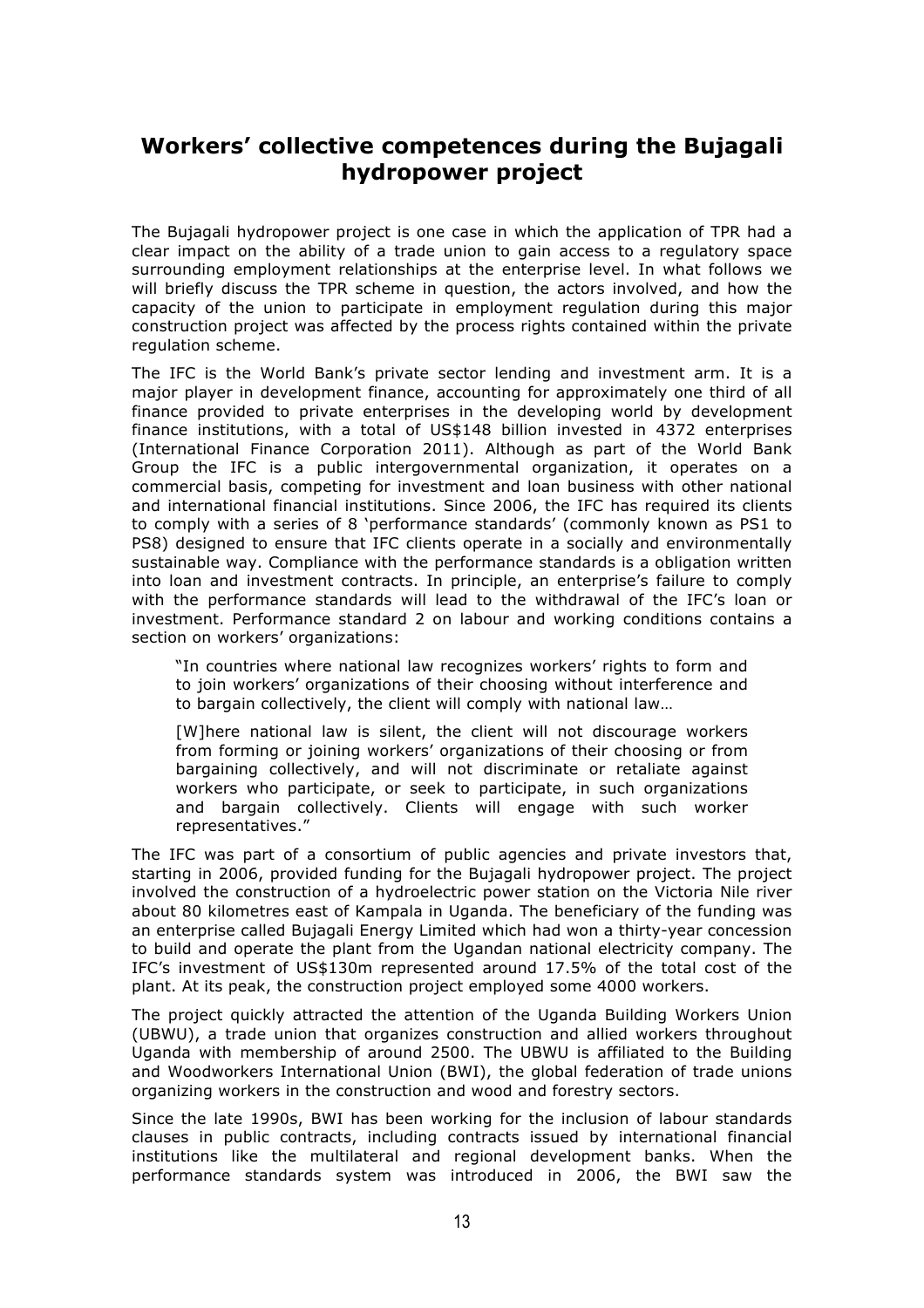opportunity to look for a test case, searching the IFC's public information database for a major investment project in the construction sector where there was the potential to organize a significant number of workers.

It is against this background that the international union took an active interest in the Bujagali project. BWI and the UBWU developed a plan to recruit workers employed on the contract and to seek recognition from the employing enterprises. In the terms we have been using here, the unions aimed to use the process rights contained in the IFC's performance standards to augment the local union's capacity to win *access* to the regulatory space surrounding employment on the project. Both Bujagali Energy Ltd and its principal construction contractor were initially reluctant to meet the union. The client in particular seemed to view its commitments as falling under the general heading of stakeholder relations rather than constituting a specific and separate type of relationship.

Two factors may explain the eventual agreement of the contractor to meet with UBWU and the subsequent decision to recognise the union and negotiate a collective agreement. First, the UBWU and BWI, the Labour Ministry and the responsible IFC investment officer carried out a coordinated campaign to pressure the contractor into recognising the union. According to the BWI, the IFC investment officer was a strong believer in the performance standards approach and recognised the value that collective bargaining relationships could have for the client and the contractors. As Murie reports (2009), the Ugandan Ministry of Labour has a generally positive attitude to the implementation of internationally compliant labour standards and the legislative environment is favourable to collective industrial relations. BWI seems to have been influential on how the labour ministry saw and understood the potential of the IFC performance standards for granting access to the regulatory space. According to a BWI officer involved in meetings with the ministry about the project, the labour minister came to accept that "Yes you've got the legislation, but having these contractual obligations on top regarding social aspects, this was mutually reinforcing, it was a mechanism to actually implement laws" (I3, 25.30). UBWU officers told us that the Labour Ministry also pressured the principal construction contractor to work with the union in this case (I1). The second factor is that the contractor in the end realized that there were significant 'bottom-line' advantages to working with the union. A critical event in this learning process came at a point at which project managers found that there were around 300 people camped outside the gates of the project site looking for work. At this point they turned to the UBWU for help communicating with the job-seekers. This seems to have been an important turning point in the relationship between union and management. After this, the key development was the agreement of the contractor to allow the union onto the site and to hold an open mass meeting with workers in the autumn of 2007, after which an overwhelming majority of workers joined the union. It would have been difficult at this point for the employer to deny that the UBWU was the legitimate representative of its employees, not only because of the level of membership but also because it had in effect already responded positively to the union's claim for access to the regulatory space. A collective bargaining agreement was eventually signed by the union and the contractor on the  $7<sup>th</sup>$  January 2008, marking the formal beginning of a relationship that lasted for the duration of the project (until mid-2013).

As well as increasing the union's capacity to win access to regulatory space, PS2 also seems to have augmented the union's capacity to press for the *inclusion* of other businesses in that space. In 2010 a major subcontractor engaged by the principal contractor to work on the mechanical parts of the power station started work, employing several hundred workers on the construction site. A Chinese-owned company, it was known to have opposed union recognition on a major project in neighbouring Kenya. Initially it rebuffed the union's attempts to seek recognition, at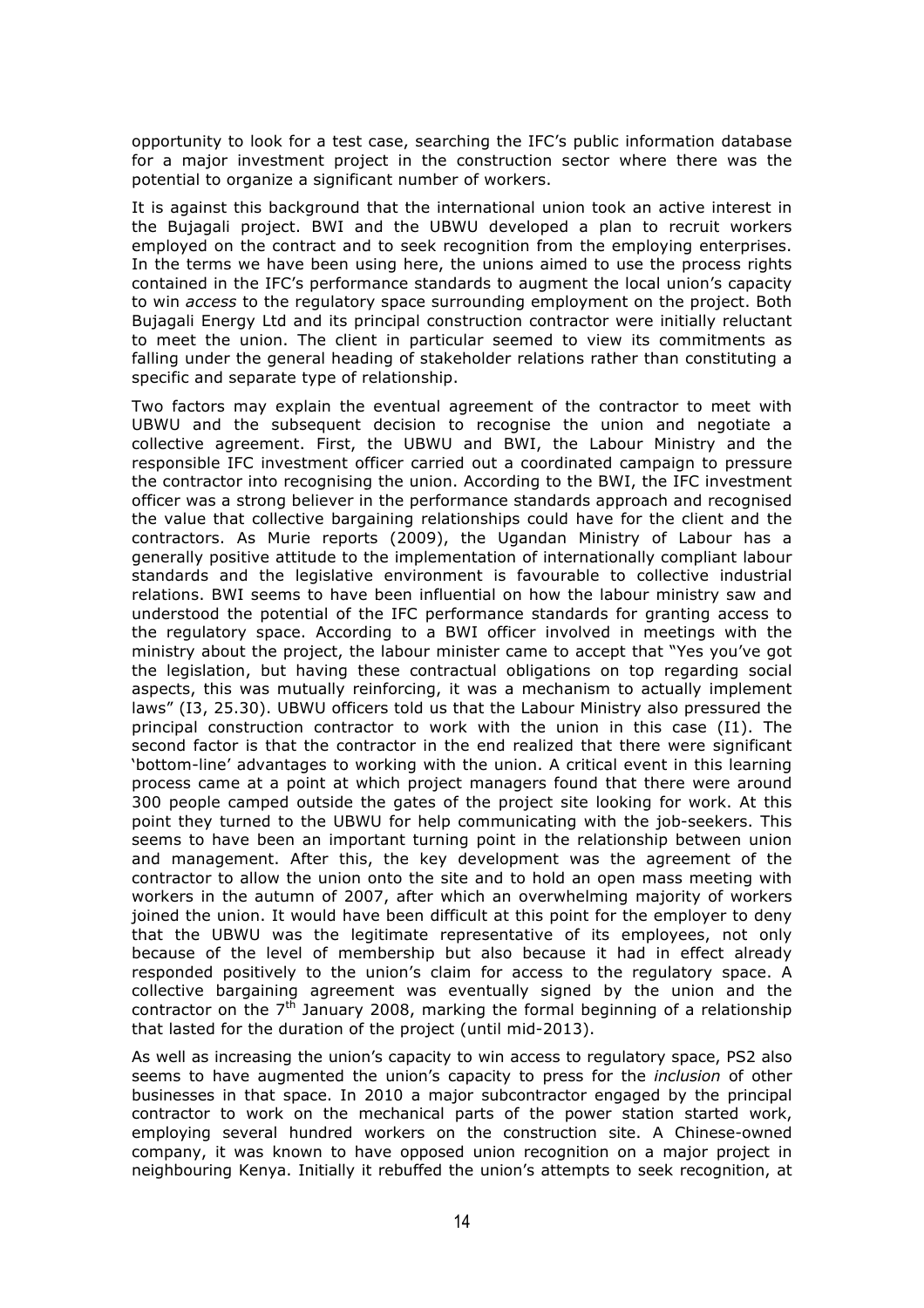which point the union asked both the Labour Ministry and the principal contractor to intervene, making reference to the duty of the subcontractor to bargain arising not only from Ugandan labour law but also the IFC standards, which also apply to the contractors and subcontractors of client businesses. Both the ministry and – perhaps more significantly – the principal contractor contacted the subcontractor to press for it to recognise the union, which it eventually did in August 2010. A CBA was subsequently negotiated that in effect extended to the subcontractor's employees the same terms and conditions that applied to other workers employed on the site.

Although the IFC's performance standards seem to have increased the union's capacity to win *access* to the regulatory space and to demand the *inclusion* of the major subcontractor, the PS were of no further consequence. It is striking how little attention the IFC's formal supervision process paid to the union and to the process of collective bargaining over the course of the project. While the responsible investment officer of the IFC had been very present at the beginning of the project, before the union gained access to the regulatory space, the officers of the UBWU told us that they had not met or heard from any member of IFC's social and environmental compliance department at any point during the project. Neither had local union officers met or heard from either of the two consultants appointed by IFC to report on compliance. Of the ten reports produced by the consultants, none mention the union or the collective bargaining relationship. One of the two members of the panel confirmed in an interview that he and his colleague indeed had not had any contact with union representatives in the course of their work (I4). Accordingly, the negotiation of employment regulation took place completely out of reach of the IFC. The initial CBA was negotiated using the well-established practice of taking another current agreement in the same sector as an initial basis for negotiations. The principal regulatory reference point was Ugandan labour law, and on the rare occasions when issues arose that proved difficult to resolve around the table, the union's high levels of membership and effective organization meant that industrial pressure could be applied in search of an agreement. Thus, the *leverage* that the union was able to exercise within the regulatory space over the course of the project was entirely unaffected by TPR. The union's capacity to engage in 'the play of power' arose from its high membership on the project site, its expertise and political connections – helped along by 'coaching' from its international partner the BWI – and the process rights already existing within the national legal framework.

All in all, the influence of the performance standards system was limited to modestly increasing the existing capacities of an existing union. It would be difficult to argue that the collective bargaining relationship between the contractor and the UBWU would not have existed without it. On the other hand, it did add some weight to the claims of the union to a right to be heard and to be given access to the project site, and seemed to add extra weight to the union's efforts to pull the reluctant subcontractor into the regulatory process. Nevertheless, without the concerted efforts of the BWI and UBWU, it is unlikely that any collective employment relationship would have existed. As a BWI officer put it to us, "Really, it's just a door-opener, the standards... all those standards do is allow the union to get in. After that it's down to collective bargaining." (I3, 37.45). We now turn to our second illustrative case.

#### **Further workers' collective competences in the African Construction Industry**

The BWI coordinates a network of African construction industry unions, organizing an annual conference at which officers from (principally) Anglophone countries in sub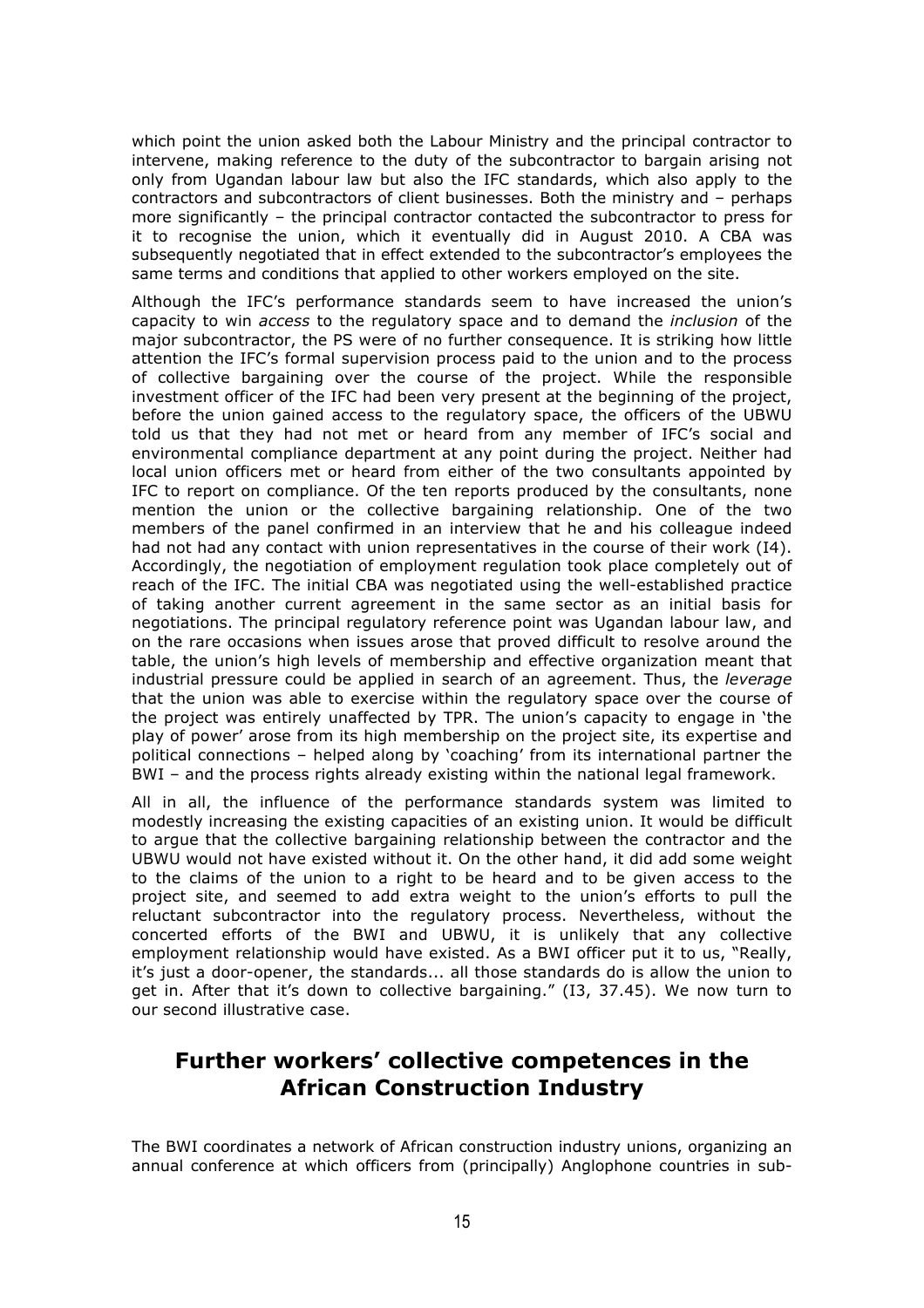Saharan Africa meet to discuss common problems, to share information and to discuss the development of coordinated strategies. Having been invited to attend the 2013 meeting, held in Addis Ababa, one of the authors of the paper was able to participate in the discussions and interview a number of the participating union officers.

It transpired that unions from at least four different countries have used private regulation including a Chinese industry association code of conduct and the Forestry Stewardship Council (FSC) certification standard to improve their collective competences. In Namibia, as shown below, the construction union used an industry code of conduct to increase its capacity to insist on the *inclusion* of Chinese businesses in the existing industrial relations system. Moreover, we will see that in Kenya the union used outcome standards included in FSC regulation as an external normative reference point which clearly helped increasing its *leverage* in bargaining negotiations. What seems to be consistent across the practice of different unions in different countries is the absence of any attempt to have the regulation enforced via any formal procedure. Rather it is used informally as part of a range of otherwise very traditional techniques of argument and political and industrial pressure. As in the Bujagali case, the principal regulatory points of reference for all the unions using private regulation in this way were national law and, to a lesser extent, the ILO's labour standards. This confirms that unions are not simply 'takers' of regulation, but are active participants in the regulatory space within which the rules governing the employment relationship are made. Instead of waiting for rules to be made and enforced by some third party, they participate actively in the processes of bargaining and deliberation that lead to the creation and amendment of regulation.

The construction workers' union in Namibia has used a private code of conduct as part of a strategy to bring Chinese construction contractors into the existing industrial relations system. As these businesses did not join the existing industry association and were the subject of many complaints about labour law violations, the local construction union developed a strategy to address the problem. It used political networks to lobby the office of the President, but also conducted public campaigns on the issue. This brought results in the shape of action against certain companies by the Ministry of Labour and a public instruction from the Chinese ambassador to Chinese businesses to respect national law.

However, the most concrete results came after the discovery, via contacts with other construction unions also affiliated to the international union BWI, that the China International Contractors Association had produced a code of conduct for its members. Its so-called 'Guide on Social Responsibility' included an obligation to engage with workers' organizations to the extent that local law demanded it. Knowing that many of the Chinese construction companies operating in the country were state owned, the construction union went to three companies known also to be members of the industry association and said, as a union official put it to us, "why are you not complying [with your own code]? Your government is telling you to comply" (I7, 11:20). The same official told us that not only did this result in more or less immediate improvements in labour law compliance, it also led to certain companies approaching the union seeking to open discussions about recognition. The official was clear that being able to refer to the code was useful: "Of course now we know the information [about the code]. We did not know before. We were fighting in the air." (I7, 11:45). At the same time as she recognised the value of the code of conduct however, she insisted that political action and lobbying, participation in national tripartite institutions and – most importantly – industrial action remained the core elements of union effectiveness. "At the end of the day if you are fighting and you are toothless nobody's listening to you" (I7, 16:30). Clearly, the capacity to insist on the inclusion of the enterprise only makes sense if one has adequate leverage in the regulatory space.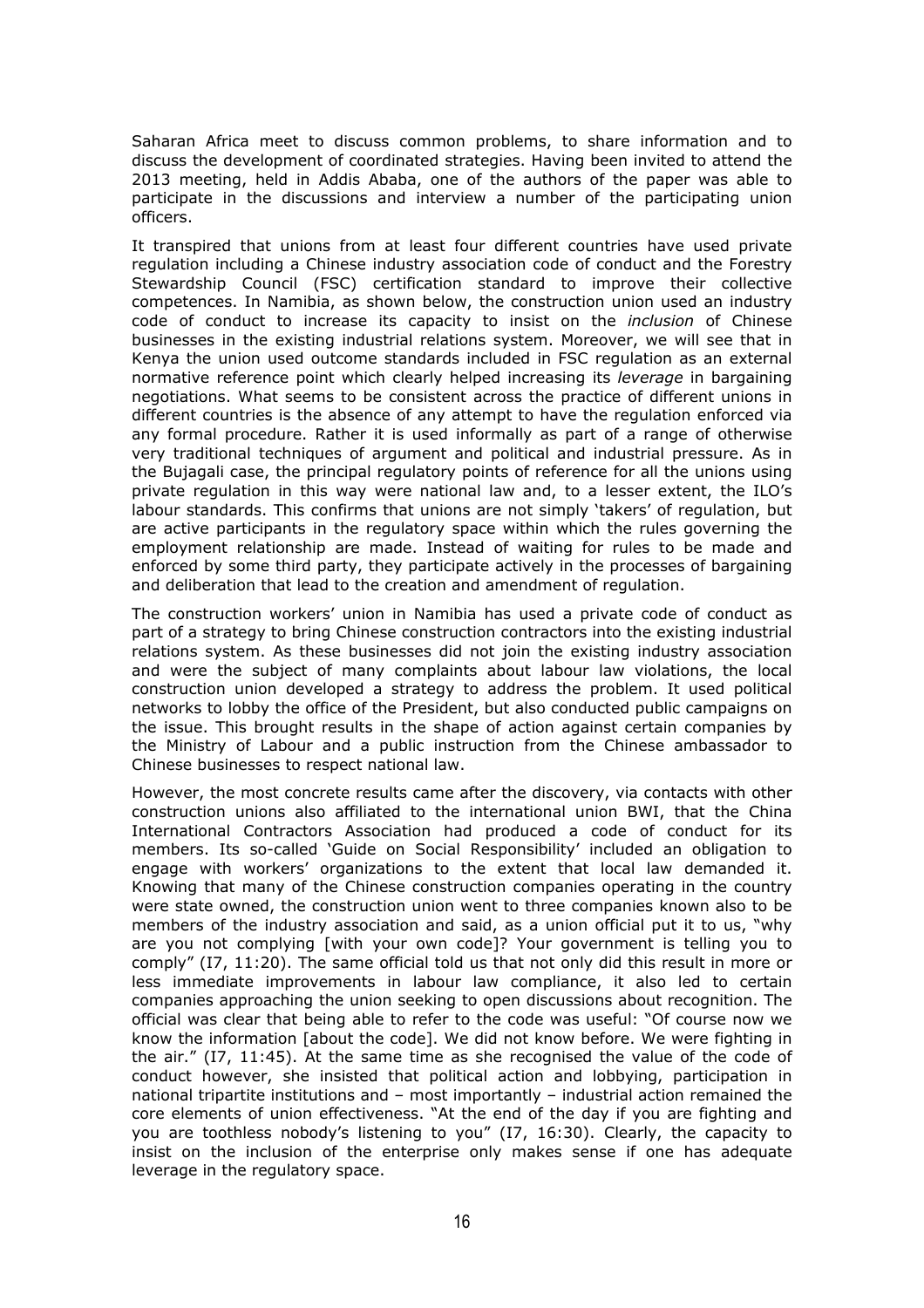For its part, the Forestry Stewardship Council in Kenya provides us a clear case of how transnational private regulation in the domain of labour standards can in a distinct context impact on workers' leverage in the regulatory space surrounding the employment relationship and more broadly the labour market. In the forestry sector, the Kenyan construction and forestry workers union engages in industry-level bargaining that includes both large and small enterprises. While many of the larger enterprises have won certification from the Forestry Stewardship Council, one of the major sustainability labelling systems for wood and paper products, the smaller enterprises are much less likely to be FSC certified (on FSC, see in particular: Hallström and Boström 2010, chap. 4; Pattberg 2011; Wouters 2012). Rather than trying to persuade enterprises to seek certification or seeking to report violations by those enterprises that are certified, the union uses the principles and standards in the FSC system as a means to ground the reasonableness of bargaining claims. As one union officer we spoke to put it, "we have borrowed from [the FSC standard] on many occasions to advance our case when we are negotiating… I use that agreement as an eye-opener" (I11, 6:05). The FSC standard increased the union's leverage in the regulatory process, but only very modestly. Like his Namibian colleague, the union officer made it clear that while it was useful, pursuing the interests of his members turned principally on worker organization and a willingness to take industrial action. On a more general basis, this finding echoes Kloosters' analysis on the ability of local actors to use FSC standards to fulfil their own strategy relatively independently from global value chains driven by large multinational firms from the North (Klooster 2011).

To sum up, in the Bujagali hydropower project, the International Finance Corporation's performance standards systems defined the potentially legitimate participants in regulatory space as including not just the IFC, its client, the client's principal contractor and the government, but also any relevant workers' organizations and subcontractors working for principal contractor. The Uganda Building Workers' Union's capacity to demand access to regulatory space was thus enhanced by the IFC regulation. Once within regulatory space, the union was also able to pull a major subcontractor that was trying to avoid participation into the process of regulation, forcing its inclusion using political pressure augmented by the performance standards. However, when it came to the 'play of power' within regulatory space, it could only use its existing power resources and relationships to pursue the interests of its members. The regulation left its capacity for leverage unchanged. In Namibia, the construction union used private regulation to increase its capacity to demand the inclusion of foreign enterprises in a regulatory space that the union already occupied and within which it knew it had certain power resources at its disposal. The union used the China International Contractors' Association code guide to add to the pressure on major contractors to respect the established rules of national industrial relations. The result was that contractors not only improved their compliance with existing regulation, but, in approaching the union to open discussion on recognition, signalled their willingness to participate in the existing regulatory space rather than using their economic weight to remain outside the system, ignoring not only the rules but also the other players. Finally, the experience of the Kenyan construction and forestry union shows how TPR can in certain circumstances increase workers' leverage not via process rights but via the establishment of externallyvalidated outcome standards for working conditions.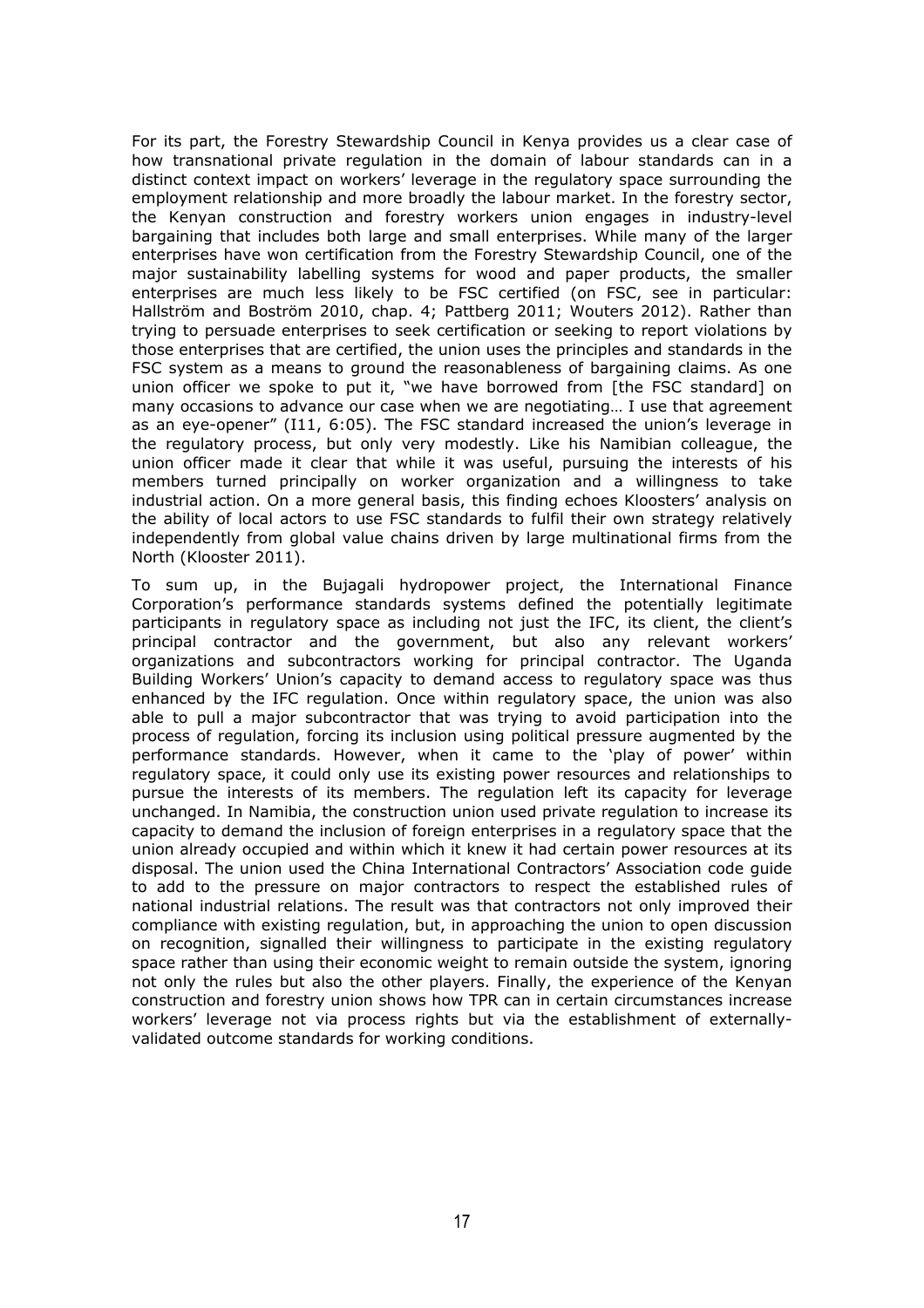#### **Conclusions**

The possibilities for the transformation of local contexts of action that we have identified – union access, employer inclusion and bargaining leverage – suggest that both the outcome standards and the process rights established in the labour standards clauses of TPR schemes may in certain cases help to augment worker voice and participation. Thinking in terms of the regulatory space surrounding the employment relationship and the workers' collective competences established in regulation at different levels draws our attention to how TPR might grant unions access to that space where they had previously been excluded; how it might permit them to demand the inclusion of other actors in a space they already occupy; and how it might provide supplementary leverage or bargaining chips that increase unions' capacity to pursue their members' interests within it. Perhaps even more importantly, it also highlights the limits of TPR by acknowledging that participation in regulatory space demands organizational capacities and resources that TPR rarely if ever supplies.

Although it would be hazardous to generalise on the basis of the limited range of our cases, the use that unions have made of TPR in Africa tends to suggest that while private labour standards are not totally ineffective, the capacities and resources of local actors may be significantly more important in the determination of outcomes than the technical detail of labour clauses or the nature of enforcement mechanisms. However, it is important to note that industrial relations traditions in the three national contexts we looked at is *voluntarist*: whether workers have or do not have collective representation depends on workers forming or joining unions and on the union subsequently claiming the right to be recognised by the employer as their representative. The culture and practice of trade union organization is closely focused on pro-actively organizing workers and demanding access to regulatory space. In different national industrial relations contexts, for example those in which collective worker representation is mandated or centralized, the structure of regulatory space, the 'rules' that determine access to it and the acceptable means of acting within it may be very different. In these cases it would be wholly unsurprising if TPR had a different effect or was used in different ways.

Further research in this field will need to take a more systematic approach to the different elements of the regulatory picture, taking into account the technical content of regulation and enforcement mechanisms, the industrial relations context and the capacities and resources available to local actors. In this way we can begin to understand the dynamics of regulatory space and the capacity of transnational private regulation to transform the social and economic relations that have led to the shockingly poor outcome standards still to be found at the end of global supply chains. This brings us back to the claims arising from advocates of a sociological turn in IR/IPE. In her recent study of how international financial institutions build their authority in responding to governance failures, Best (2013, 24, 25), for instance, has strongly argued in favour of such a meso-level analysis in order to grasp "how actors and practices become connected around concrete problems and strategies … [and thus being] more attentive to the role of knowledge-making practices". Accordingly, looking at the concrete practices of implementing labour standards in developing countries brings into view Harrod's initial contention regarding Cox's (1987) pioneer understanding of the articulation between social forces and world orders: "Thus the study of social forces require[s] the study of those fragmented areas which address the details of production relations" (Harrod 1997, 109).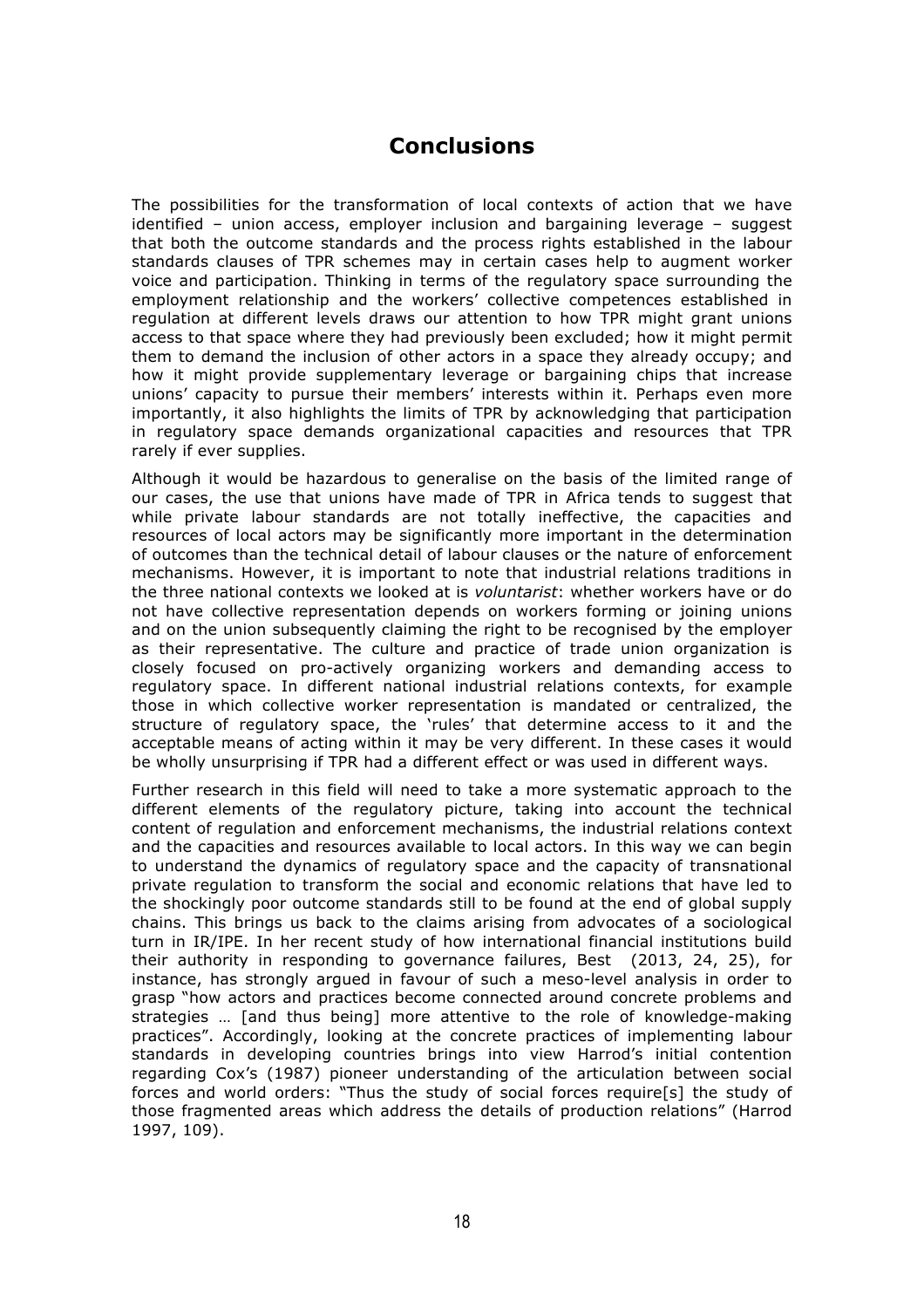#### **References**

Albert, Mathias, and Barry Buzan (2013). "International Relations Theory and the 'Social Whole': Encounters and Gaps Between IR and Sociology." *International Political Sociology* 7(2): 117–135. doi:10.1111/ips.12013.

Anner, Mark (2012). "Corporate Social Responsibility and Freedom of Association Rights: The Precarious Quest for Legitimacy and Control in Global Supply Chains." *Politics & Society* 40(4): 609–644. doi:10.1177/0032329212460983.

Bakvis, Pete, and Molly McCoy (2008). "Core Labour Standards and International Organizations: What Inroads Has Labour Made?" *Briefing Papers. Bonn, Germany, Friedrich Ebert Stiftung's Global Trade Union Program*.

http://isslerhall.org/drupal/sites/default/files/C5\_Bakvis\_McCoy\_Core%20Labour% 20Standards%20\_fes-2008.pdf.

Barrientos, Stephanie, and Sally Smith (2007). "Do Workers Benefit from Ethical Trade? Assessing Codes of Labour Practice in Global Production Systems." *Third World Quarterly* 28(4): 713–729. doi: 10.1080/01436590701336580.

Bartley, Tim (2011). "Transnational Governance as the Layering of Rules: Intersections of Public and Private Standards." *Theoretical Inquiries in Law* 12(2): 517–542.

Best, Jacqueline (2013). *Governing Failure. Provisional Expertise and the Transformation of Global Development Finance*. Cambridge: Cambridge University Press.

Best, Jacqueline, and Alexandra Ghecìu, eds. (2014). *The Return of the Public in Global Governance*. Cambridge: Cambridge University Press.

Brudney, James J. (2012) "Envisioning Enforcement of Freedom of Association Standards in Corporate Codes: A Journey for Sinbad or Sisyphus?" *Comparative Labor Law & Policy Journal* 33(4): 555–603.

Bulut, Tugce, and Christel Lane (2011). "The Private Regulation of Labour Standards and Rights in the Global Clothing Industry: An Evaluation of Its Effectiveness in Two Developing Countries." *New Political Economy* 16(1): 41–71. doi:10.1080/13563460903452579.

Caraway, Teri L. (2006). "Freedom of Association: Battering Ram or Trojan Horse?" *Review of International Political Economy* 13(2): 210–232. doi:10.1080/09692290600625462.

Chan, Chris King-Chi (2013). "Promoting Freedom of Association in China? Putting Transnational Corporate Social Responsibility into a National Context." *The Journal of Comparative Asian Development* 12(1): 6–34. doi:10.1080/15339114.2013.771001.

Cox, Robert W. (1987). *Production, Power, and World Order: Social Forces in the Making of History*. New York: Columbia University Press.

Cradden, Conor (2014). *Neoliberal Industrial Relations Policy in the UK. How the Labour Movement Lost the Argument.* Palgrave Macmillan.

D'Aoust, Anne-Marie (2012). "Introduction to the Sociology/ies of International Relations." *Journal of International Relations and Development* 15(1): 90–97. doi:10.1057/jird.2011.27.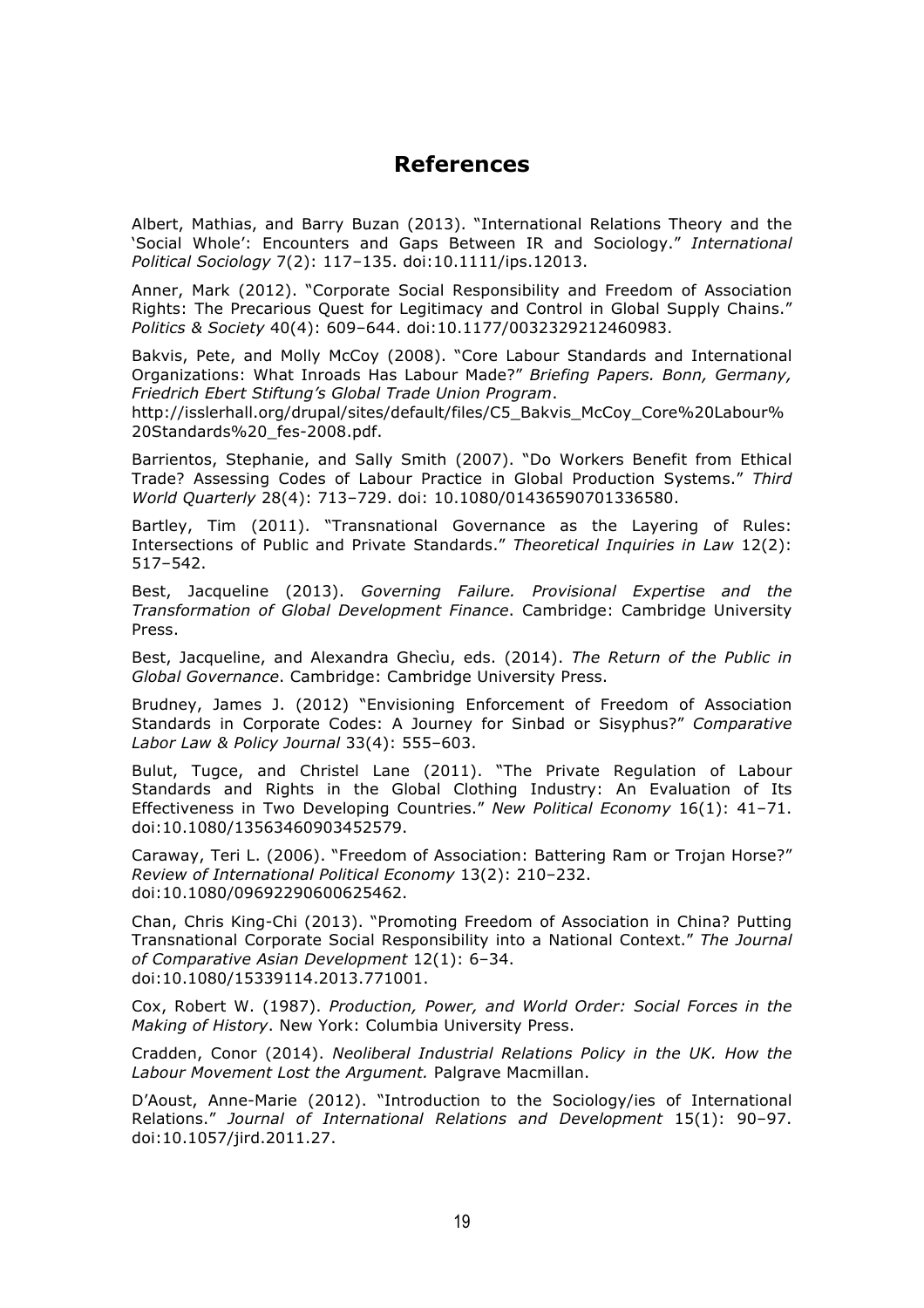Diller, Janelle (1999). "A Social Conscience in the Global Marketplace? Labour Dimensions of Codes of Conduct, Social Labelling and Investor Initiatives." *International Labour Review* 138(2): 99–129. doi:10.1111/j.1564-913X.1999.tb00062.x.

Egels-Zandén, Niklas, and Jeroen Merk. (2013). "Private Regulation and Trade Union Rights: Why Codes of Conduct Have Limited Impact on Trade Union Rights." *Journal of Business Ethics*. doi:10.1007/s10551-013-1840-x.

Graz, Jean-Christophe, and Andreas Nölke (2008). "Introduction. Beyond the Fragmented Debate on Transnational Private Governance." In *Transnational Private Governance and Its Limits*, edited by Jean-Christophe Graz and Andreas Nölke, Routledge, 1–26. Abingdon, Oxon.

Hagen, Katherine A. (2003). *Policy Dialogue Between the International Labour Organization and the International Financial Institutions*. Geneva: Friedrich-Ebert-Stiftung.

https://books.google.com/books/about/Policy Dialogue Between the Internationa. html?id=5jn8GwAACAAJ.

Hale, Thomas, and David Held, eds. (2011). *Handbook of Transnational Governance: New Institutions and Innovations*. Polity Press.

Hallström, Kristina Tamm, and Magnus Boström (2010). *Transnational Multi-Stakeholder Standardization: Organizing Fragile Non-State Authority*. Cheltenham: E.Elgar.

Hancher, Leigh, and Michael Moran (1989). "Organizing Regulatory Space." *Capitalism, Culture and Regulation* 272.

Harrod, Jeffrey (1997). "Social Forces and International Political Economy: Joining the Two IRs." In *Innovation and Transformation in International Studies*, edited by Stephen Gill and James H. Mittelman, 105–17. Cambridge: Cambridge University Press.

International Finance Corporation (2011). "IFC Annual Report 2011." International Finance Corporation.

ITUC (2011). *Labour Standards in World Bank Group Lending: Lessons Learned and Next Steps,*. Brussels: ITUC.

Kessler, Oliver, and Xavier Guillaume (2012). "Everyday Practices of International Relations: People in Organizations." *Journal of International Relations and Development* 15(1): 110–120. doi:10.1057/jird.2011.29.

Klooster, Dan (2011). "The Local Instrumentality of Global Standards: How Mexican Indigenous Communities Use FSC Certification to Foster a Furniture Productin Network." In *Governing through Standards*, edited by Stefano Ponte, Peter Gibbon, and Jakob Vestergaard, 266–88. Houndmills: Palgrave Macmillan.

Lawson, George, and Robbie Shilliam (2010). "Sociology and International Relations: Legacies and Prospects." *Cambridge Review of International Affairs* 23(1): 69–86. doi:10.1080/09557570903433647.

Locke, Richard M., Ben A. Rissing, and Timea Pal. (2012). "Complements or Substitutes? Private Codes, State Regulation and the Enforcement of Labour Standards in Global Supply Chains." *British Journal of Industrial Relations* 51(3): 519–552. doi:10.1111/bjir.12003.

Newell, Peter (2001). "Managing Multinationals: The Governance of Investment for the Environment." *Journal of International Development* 13(7): 907–919. doi:10.1002/jid.832.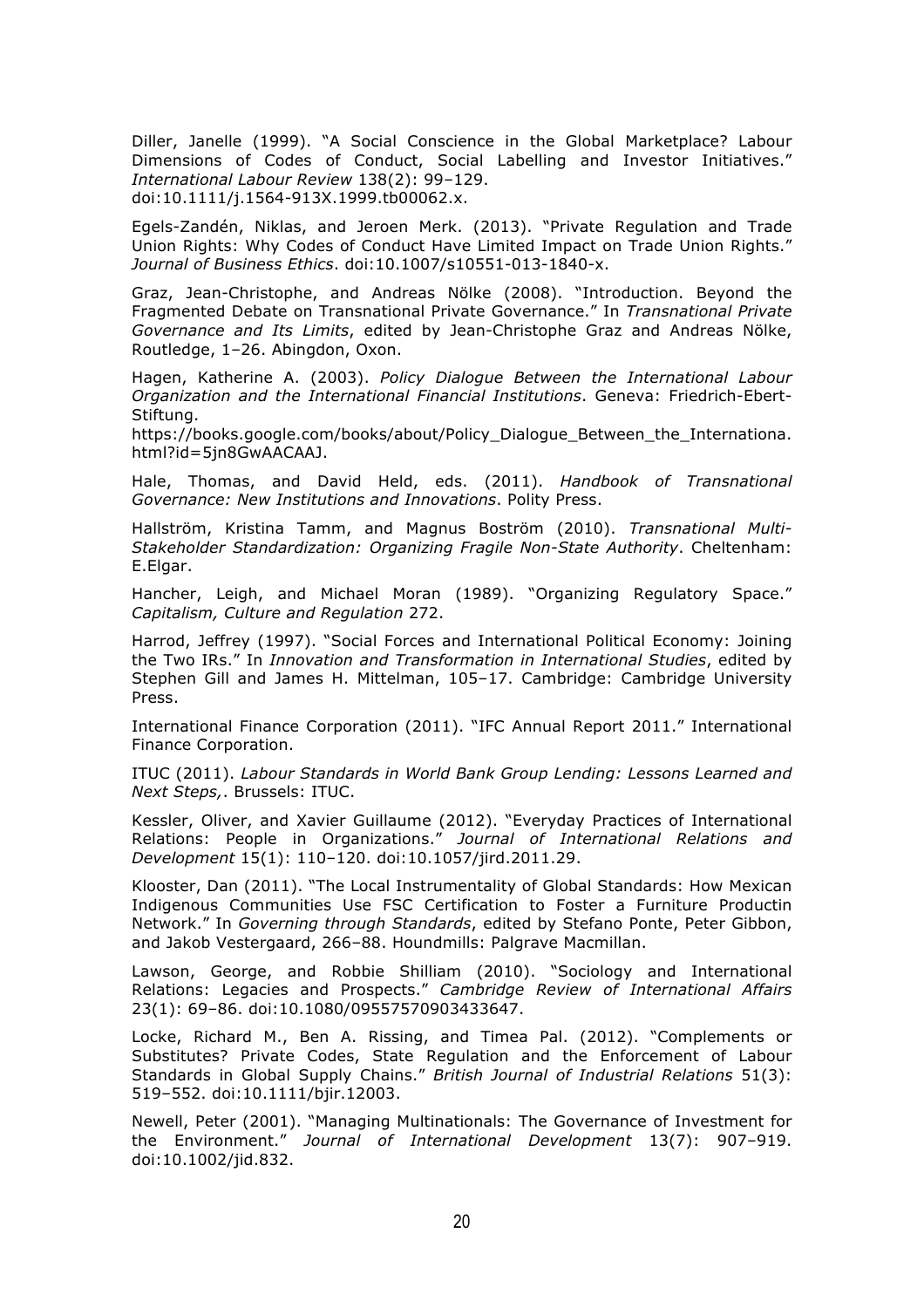O'Rourke, Dara (2003). "Outsourcing Regulation: Analyzing Nongovernmental Systems of Labor Standards and Monitoring." *Policy Studies Journal* 31(1): 1–29. doi:10.1111/1541-0072.00001.

Pattberg, Philipp (2011). "Forest Stewardship Council." In *Handbook of Transnational Governance*, edited by Thomas Hale and David Held, 265–72. London: Polity.

Schrank, Andrew (2013). "From Disguised Protectionism to Rewarding Regulation: The Impact of Trade-Related Labor Standards in the Dominican Republic." *Regulation & Governance* 7(3): 299–320. doi:10.1111/rego.12008.

Stevis, Dimitris (2010). *International Framework Agreements and Global Social Dialogue: Parameters and Prospects*. Working paper. Geneva: International Labour Organization.

http://www.ilo.org/employment/Whatwedo/Publications/WCMS\_122176/lang- en/index.htm.

Van der Pijl, Kees, ed. (2015). *The International Political Economy of Production*. Handbooks of Research on International Political Economy. Cheltenham: E. Elgar.

Vogel, David (2009). "The Private Regulation of Global Corporate Conduct." In *The Politics of Global Regulation*, edited by Walter Mattli and Ngaire Woods, 151–88. Princeton University Press.

Wells, Don (2009). "Local Worker Struggles in the Global South: Reconsidering Northern Impacts on International Labour Standards." *Third World Quarterly* 30(3): 567–579. doi:10.1080/01436590902742339.

Wouters, Jan (2012). "Private Standards in Forestry. Assessing the Legitimacy and Effectiveness of the Forest Stewardship Council." In *Private Standards and Global Governance*, by Axel Marx, Miet Maertens, and Johan Swinnen. Cheltenham: E.Elgar. http://www.elgaronline.com/view/9781849808743.00008.xml.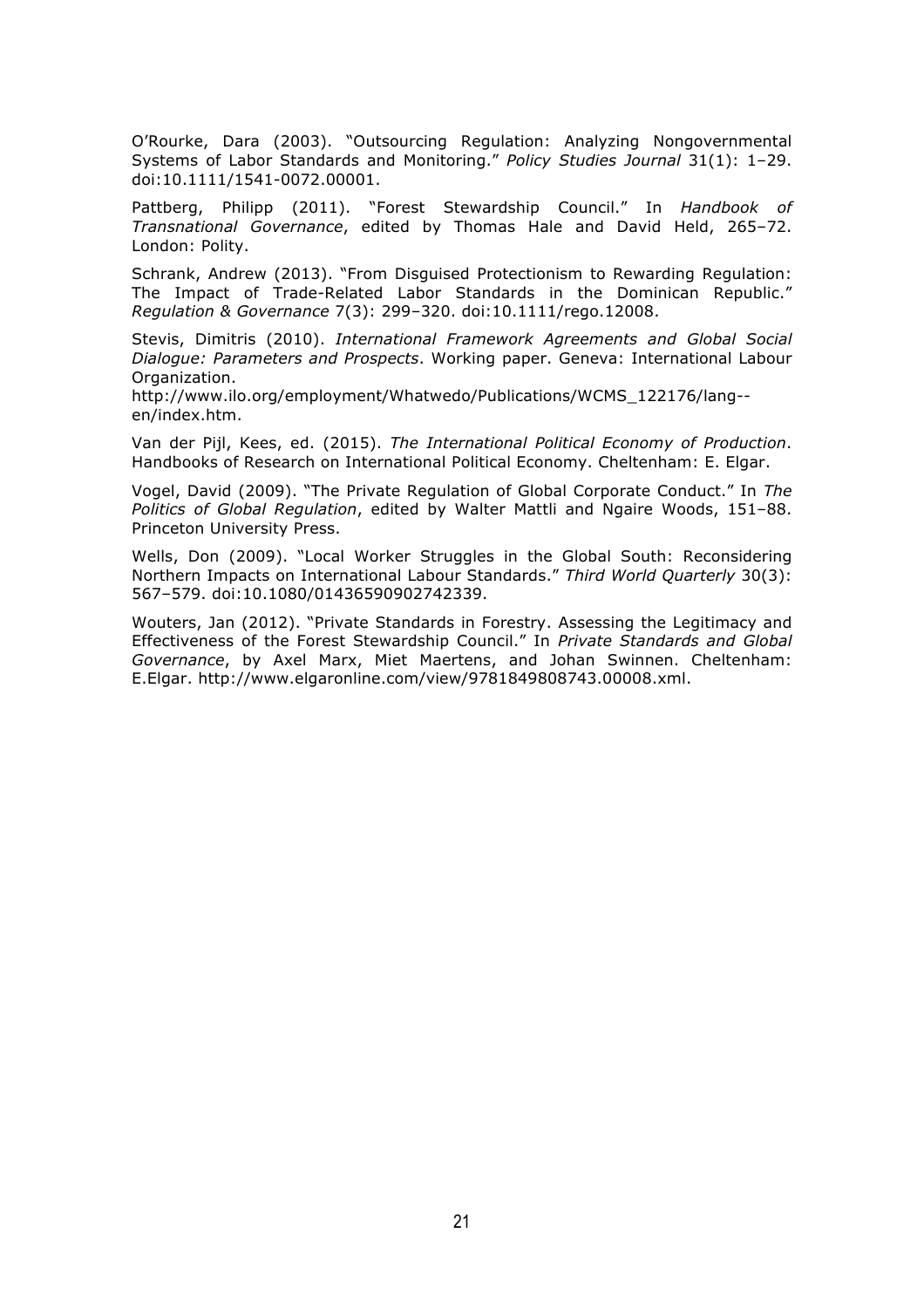## **Dans la collection « Cahiers de l'IEPHI » /« Travaux de Science Politique »**

Disponibles sur www.unil.ch/iephi

61. **Andrea Pilotti et Oscar Mazzoleni** (2014). Il voto ticinese sull'iniziativa 'contro l'immigrazione di massa' del 9 febbraio 2014.

60. **Michele Bee** (2014). The Love of One's Self. The *Adam Smith Problem* Explained to Myself.

59. **Marion Beetschen** (2014). Les experts académiques dans les commissions extraparlementaires helvétiques au XXe siècle.

58. **Rahel Kunz** (2013). Partnership in International Migration Governance.

57. **Gilles Descloux** (2013). Déviance et stratégies de conservation de l'estime de soi chez les jeunes de catégorie populaire en quête d'insertion professionnelle.

56. **Pierre Eichenberger, Sébastien Guex, Cédric Humair et André Mach** (2013). Les organisations patronales suisses : Bilan historiographique et perspectives de recherche.

55. **Andrea Plata, Mattia Pacella et Oscar Mazzoleni** (2012). Verso il parlamento. Candidati, partiti e campagna elettorale nelle elezioni cantonali ticinesi del 2011.

54. **Jean-Christophe Graz et Patrick Csikos** (2012). Satellizing Galileo? Nonstate authority and interoperability standards in the European Global Navigation Satellite System.

53. **Claire Dupuy et Julie Pollard** (2012). Retour sur une source écrite centrale pour l'analyse des politiques publiques.

52. **Jean-Marie Chenou** (2012). Élitisme dans la politique mondiale. Le rôle des acteurs transnationaux dans les nouvelles formes de gouvernance.

51. **Oscar Mazzoleni, Mattia Pacella et Andrea Plata** (2011). Le elezioni cantonali ticinesi del 2011. Partecipazione e orientamento di voto fra lealtà, defezione, protesta.

50. **Olivier Fillieule** (2011). Disengagement process from radical organizations. What is so different when it comes to exclusive groups?

49. **Olivier Fillieule et Philippe Blanchard** (2011). Fighting Together. Assessing Continuity and Change in Social Movement Organizations Through the Study of Constituencies' Heterogeneity.

48. **Jean-Christophe Graz et Eva Hartmann** (2010). Global regulation of the knowledge-based economy : The rise of standards in educational services.

47. **Jean-Christophe Graz et Nafy Niang** (2010). Standards and services offshoring in India : Moving beyond industry and institutional specificities.

46. **Maude Gex** (2010). Le divin profané par Da Vine ? La Contestation du brevet sur l'ayahuasca et les débats autour de la biopiraterie.

45. **Pacella Mattia** (2010). Qui gouverne le Tessin? Les Elites politiques cantonales tessinoises : l'évolution du profil sociologique des Conseillers d'Etat de 1905 à nos jours.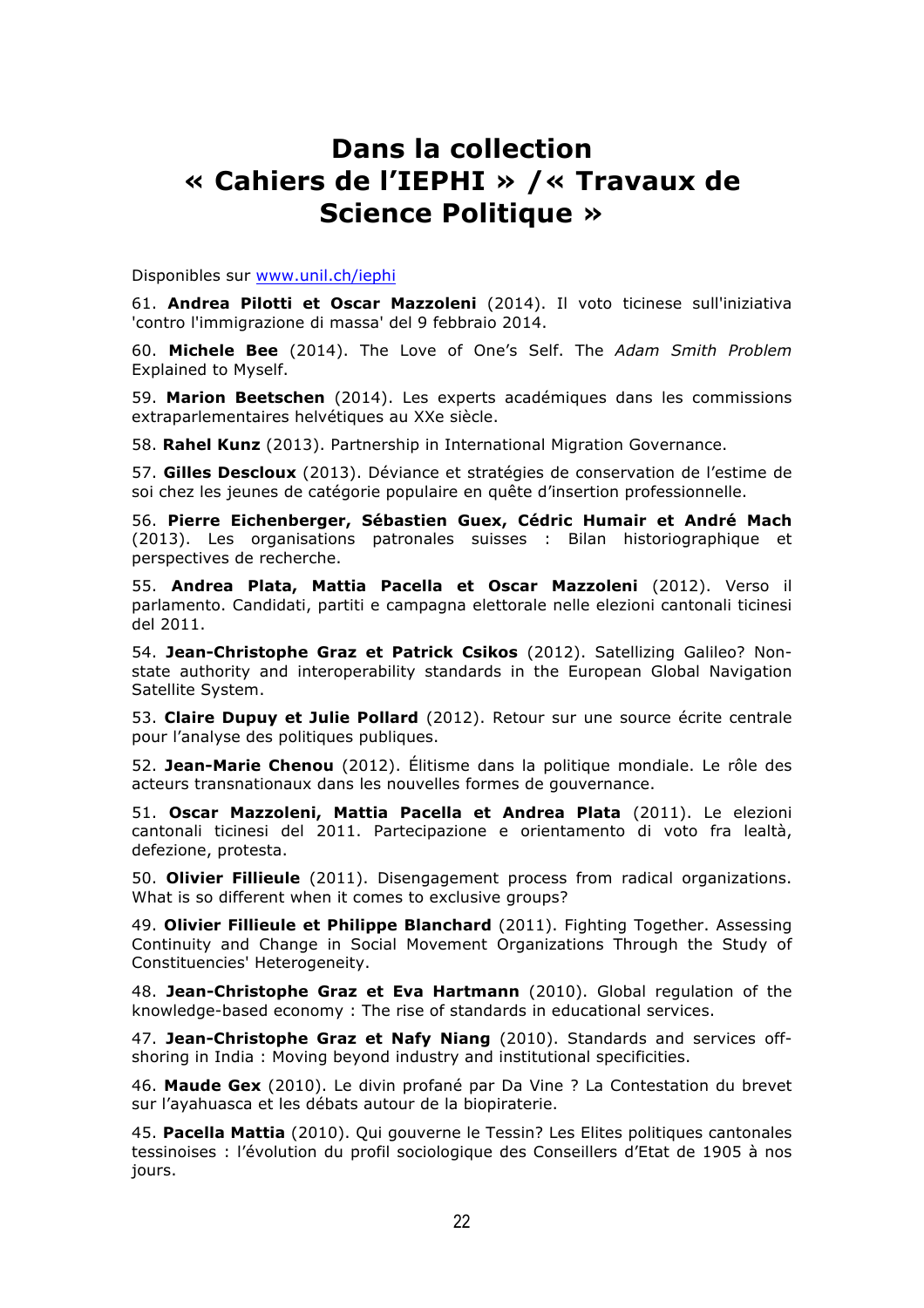44. **Aline Mugny** (2010). Analyse du processus de réétatisation du secteur des eaux urbaines dans l'aire métropolitaine du Buenos Aires (1993-2009).

43. **Nicolas Rieder** (2009). La diffusion scientifique dans les Expositions universelles. Les sciences anthropologiques à l'Exposition universelle de Paris en 1889 et à la World's Columbian Exposition de Chicago en 1893.

42. **Philip Balsiger, Yassin Boughaba, Gwendoline Véniat** (2009). Conflit du travail et investissements militants. Les grèves des employés.es de Swissmetal à Reconvilier (2004-2006).

41. **Dietmar Braun** (2009). Federalism in South Africa – Can it work?

40. **Romain Bertrand** (2009). Habermas au Bengale, ou comment 'provincialiser l'Europe' avec Dipesh Chakrabarty.

39. **Oscar Mazzoleni et Hervé Rayner** (2008). Une coalition gouvernementale durable. Emergence, institutionnalisation et crise de la «formule magique» en Suisse (1959-2003).

38. **Andrin Hauri** (2008). Les conséquences de la barrière de séparation entre Israël et la Cisjordanie à court et à long terme. Les perspectives pour la fondation d'un État palestinien.

37. **André Mach et Andrea Pilotti** (2008). Professionnalisation et changements de profils des parlementaires suisses au cours de la période récente (1980-2000).

36. **Olivier Fillieule** (2008). Travail militant, action collective et rapports de genre.

35. **Olivier Fillieule et Philippe Blanchard** (2008). INdividual SUrvey in RAllies (INSURA). A New Tool for Exploring Transnational Activism.

34. **Johann Dupuis** (2008). Analyse politique des conditions de succès et d'échec des marchés de droits d'émissions.

33. **Dietmar Braun et Björn Uhlmann** (2007). Ideas and Power in Swiss Health Care Party Politics.

32. **Fabrizio Gilardi, Katharina Füglister, Stéphane Luyet** (2007). Learning from Others: The Diffusion of Hospital Financing Reforms in OECD Countries.

31. **Natalia Gerodetti** (2007). Enduring LEGAcies – Intersecting Discourses in the Context of Eugenics.

30. **Véronique Mottier** (2007). Meaning, Identity, Power : Metaphors and Discourse Analysis.

29. **Olivier Fillieule** (2007). On n'y voit rien ! Le recours aux sources de presse pour l'analyse des mobilisations protestataires.

28. **Kathrin Daepp** (2006). La re-régulation sélective de la finance internationale : l'initiative sur les pays ou territoires non-coopératifs du GAFI.

27. **Martino Maggetti** (2006). Assessing the De Facto Independence of Regulatory Agencies. The Case of the Swiss Federal Banking Commission in the 1990.

26. **Dietmar Braun** (2006). Modernising Federalism. Towards Convergence in the Organisation of Intergovernmental Relations?

25. **Gilardi Fabrizio** (2006). The Same, but Different. Central Banks, Regulatory Agencies, and the Politics of Delegation to Independent Authorities.

24. **Péchu Cécile** (2006). Entre résistance et contestation. La genèse du squat comme mode d'action.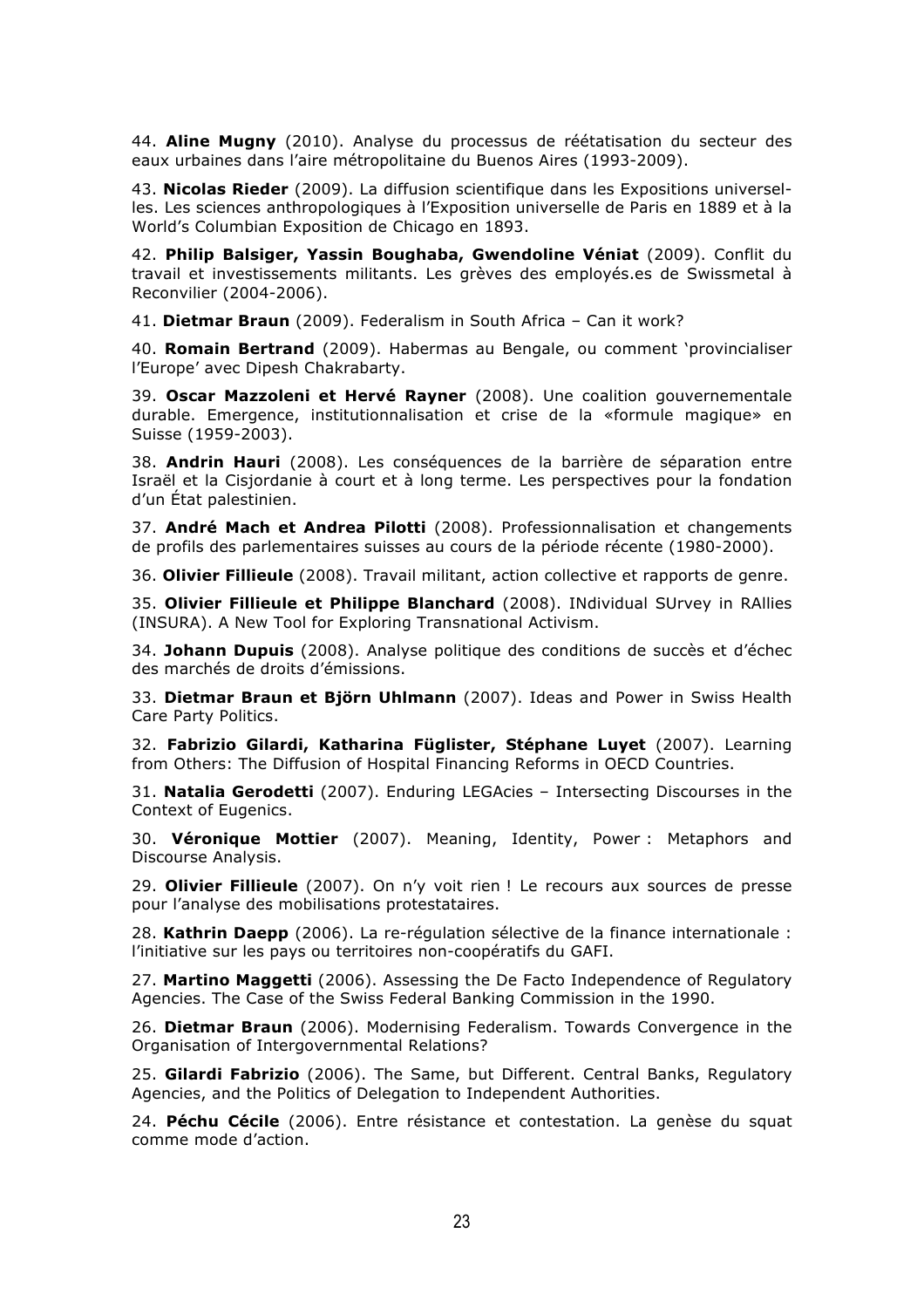23. **Gotheil Sarah** (2005) ACCOBAMS. Les pays de mer noire, méditerranée et zone atlantique adjacente s'unissent pour la protection des cétacés.

22. **Schnyder, Gerhard, Martin Lüpold, André Mach et Thomas David** (2005) The Rise and Decline of the Swiss Company Network during the 20th Century.

21. **Buffat Aurélien** (2005) La mise en oeuvre de la réforme de l'armée suisse « Armée XXI » : les changements vécus à l'interne. Etude de cas des militaires professionnels des écoles, hôpital de la place d'armes de Moudon.

20. **Rey Léonard** (2005) La construction du marché intérieur suisse à la lumière de l'expérience européenne : centralité et intervention contrastée des Hautes Cours dans les processus d'intégration économique.

19. **Csikos Patrick** (2005) Emergence d'une nouvelle gouvernance internationale privée/publique: les cas des agences de notation financière et des normes comptables.

18. **Voegtli Michael** (2004) Entre paternalisme et Etat social. Le cas de la fabrique de chocolat Suchard (1870-1940).

17. **Chinotti Luca** (2004) Les effets de l'Accord sur l'Agriculture de l'Uruguay Round sur les pays en développement. Une entrave ou une opportunité pour le développement?.

16. **Afonso Alexandre** (2004) Internationalisation, économie et politique migratoire dans la Suisse des années 1990.

15. **Freymond Nicolas** (2003) La question des institutions dans la science politique contemporaine: l'exemple du néo-institutionnalisme.

14. **Steiner Yves** (2003) Le coût réel de l'indépendance de la banque centrale: économie politique comparée de la Deutsche Bundesbank et de la Banque du Japon dans les années soixante-dix.

13. **Braun Dietmar** (1999) Toward a heuristic framework of the Territorial division of Power in comparative public Policy research.

12. **Braun Dietmar** (1998) Bringing State structures back in: The Significance of Political Arena's in Political Decision-making.

11. **Kübler Daniel** (1996) Neighbourhood conflicts and dialogues.

10. **Mach André** (1995) Représentation des intérêts et capacité d'adaptation de l'économie suisse.

9. **Sancey Yves** (1995) Le Gentlemen's agreement de 1927. Lutte autour de la (non)politisation de l'exportation du capital.

8. **Kübler Daniel** (1993) L'Etat face à la toxicomanie, action publique et contrat social.

7. **Leresche Jean-Philippe** (1993) Les transformations du pouvoir local en Suisse.

6. **Voutat Bernard** (1993) Les minorités territoriales, quelques considérations théoriques.

5. **Voutat Bernard** (1992) Les origines sociales de la 'question jurassienne'.

4. **Seiler Daniel-Louis** (1991) Le cas des partis politiques dans les nouvelles démocraties de l'Est européen.

3. **Kobi Silvia** (1991) Les 'Neinsager' dans le processus référendaire suisse: des variations sur un thème mythique.